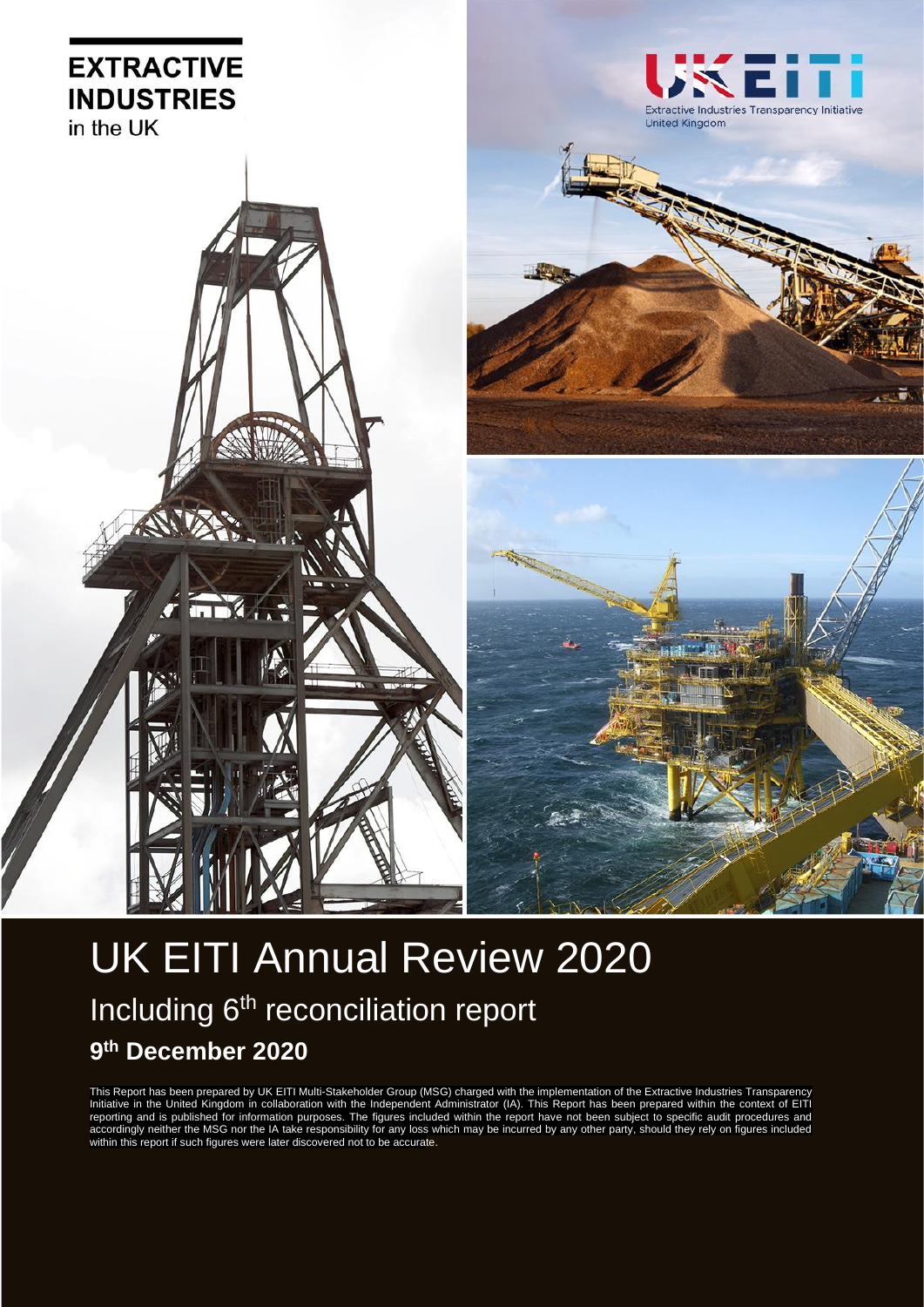# **Ministerial Foreword**

I was delighted to take on the role of UK Extractive Industries Transparency Initiative (EITI) Champion in July 2020. As Minister for Climate Change and Corporate Responsibility, I recognise the importance of transparency in creating good business environments worldwide and ensuring that governments and businesses can be held to account. I commend EITI's efforts towards these objectives and welcome the fact that more countries than ever before have committed to implement EITI.

Having played a key role in establishing EITI in 2003, the UK Government continues to support the international work of EITI and remains firmly committed to



implementing the EITI Standard within the UK. UK implementation of EITI furthers the transparency of our own extractives sector and ensures that we are leading by example internationally.

The extractive industries in the UK comprise oil and gas production, mining and quarrying. These sectors play a major role in the UK economy, contributing total GVA of £20 billion in 2019, and employing some 60,000 people directly, whilst supporting many more jobs in downstream industries and supply chains. Though the largest economic contribution comes from oil and gas production, mining and quarrying also play a significant role, with construction minerals representing the largest materials flow in the UK economy.

Climate change is one of the most pressing challenges facing the extractives sector and society as a whole. As the UK prepares to host the COP26 conference in November 2021, the UK Government is committed to leading the world in tackling climate change. As we transition to a low carbon economy, oil and gas will play a smaller role in meeting the demand for energy over time. However, there will continue to be a need for oil and gas and all scenarios proposed by the Committee on Climate Change setting out how we could meet our 2050 net zero emissions target include demand for oil and natural gas. An orderly transition, including UK oil and gas production, is crucial to maintaining security of supply. As such, the need for transparency and public understanding over the activities and revenue flows of the extractive industries has never been greater.

Transparency about climate change risks and opportunities is a priority for this government, and in November 2020 the Chancellor announced that the UK will become the first G20 country to make disclosures aligned with the Taskforce on Climate-related Financial Disclosures (TCFD) fully mandatory across the economy, with most requirements introduced in the next three years. The UK will also implement a green taxonomy, which is a common framework for determining which activities can be defined as environmentally sustainable – which will improve understanding of the impact of firms' activities and investments.

2019 and 2020 have been busy years for UK EITI. In 2019 we completed our first validation under the EITI Standard and we have been working hard to address the corrective actions raised, to prepare for our second validation. We are also working to ensure that the UK complies with the new requirements of the 2019 Standard and to move towards the systematic disclosure of data. The new UK EITI website, which was launched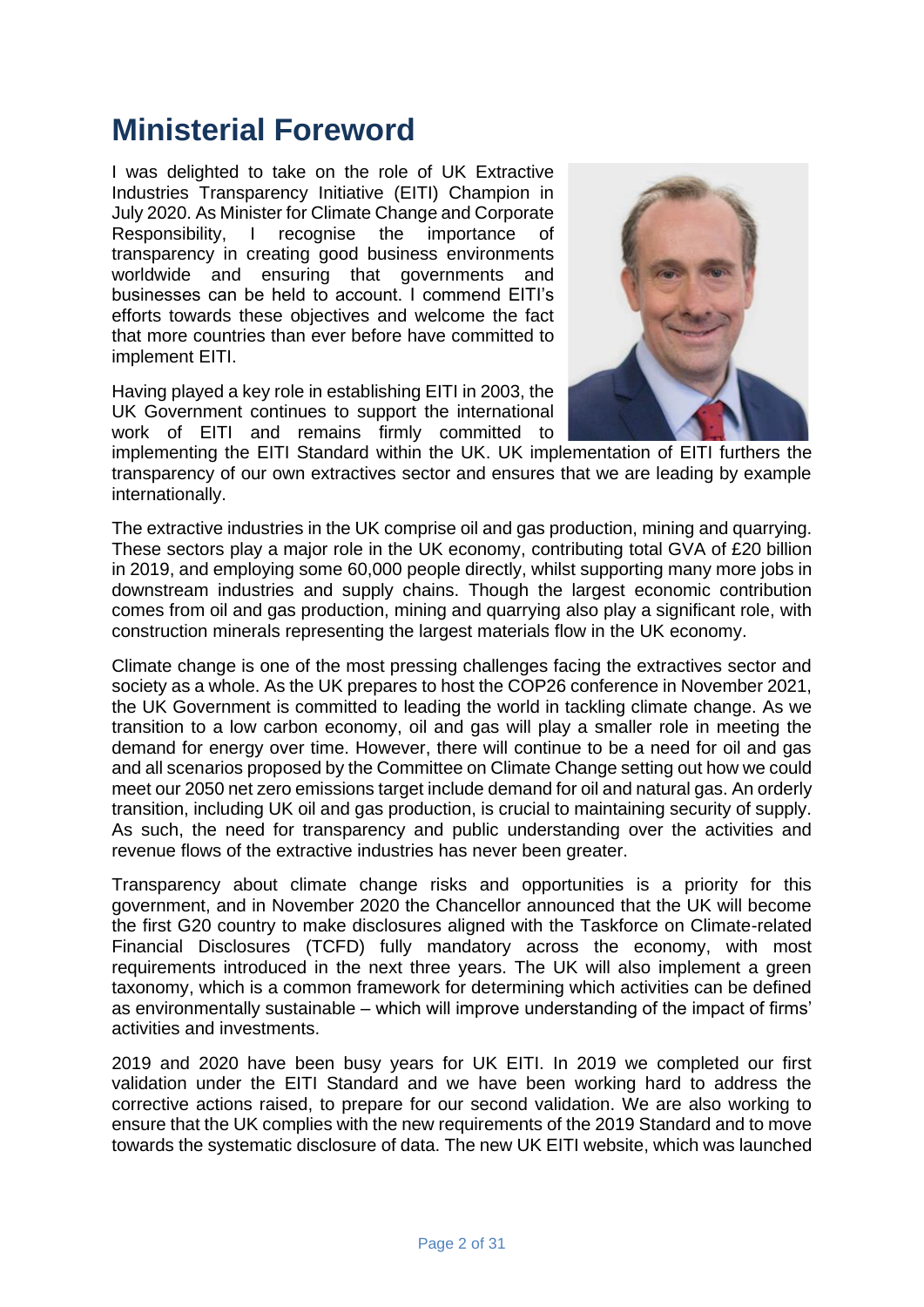earlier this year, will play a key role in ensuring that key data on the extractive industries is available in a timely way to the public.

I am proud to be able to launch this, our sixth EITI report. We have now put on public record six years' worth of verified data on the financial flows between government and industry, covering 2014-19. Our aim in publishing this data is to explain the positive contribution that the extractive sectors are making to the economic and social development of the country and to demonstrate the industries' commitment to transparency and good governance.

This report would not have been possible without the work of the UK EITI Multi-Stakeholder Group (MSG), formed in equal part of representatives from industry, civil society and government. I am grateful to all of them for their commitment to this initiative, particularly given the challenges that have faced us all in 2020. I look forward to working with them as we take UK EITI forward into 2021.

Matan Call

**Lord Callanan**

**Minister for Climate Change and Corporate Responsibility and UK EITI Champion**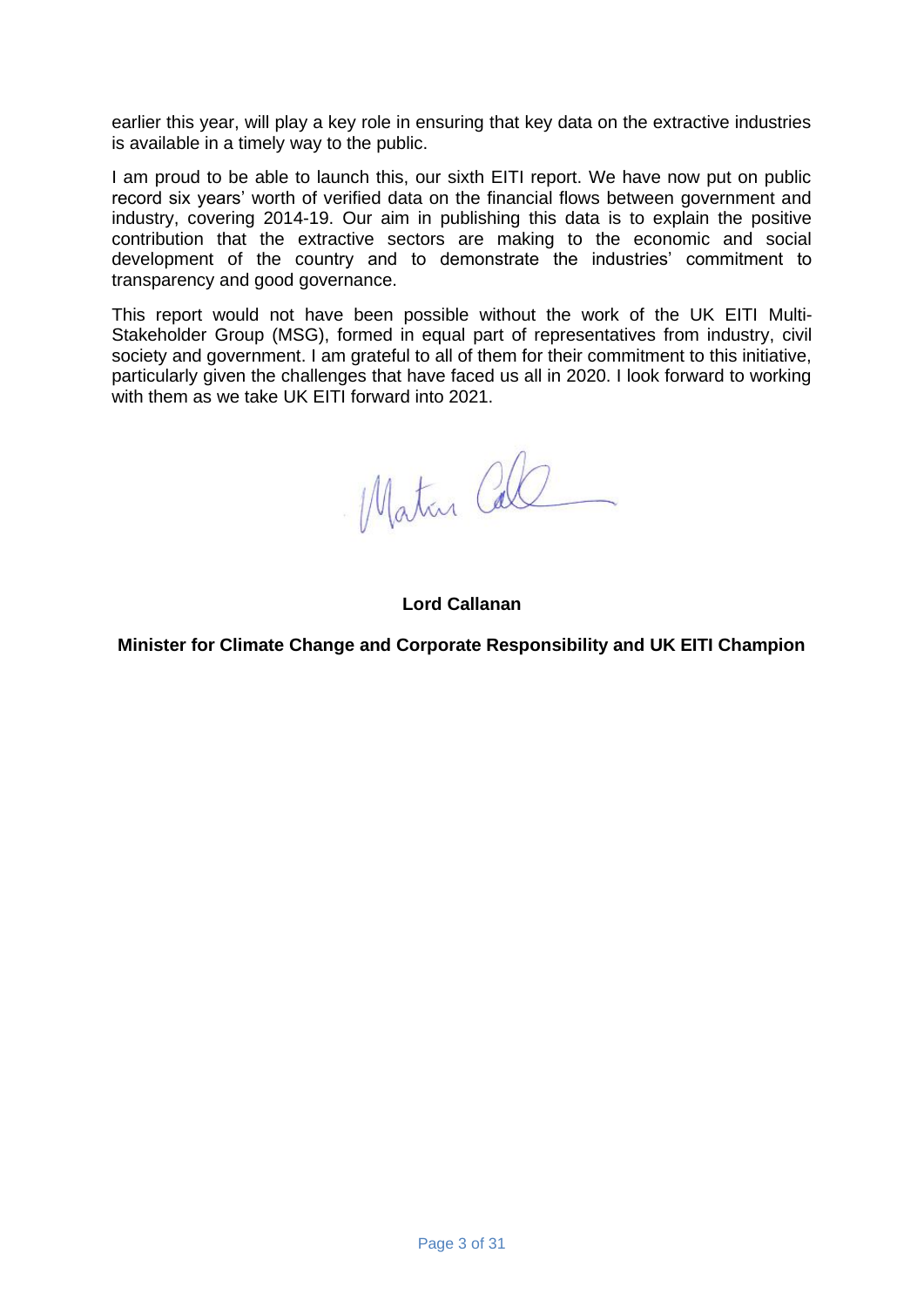# **Chair's Review of the Year**

Welcome to the 2020 UK EITI Annual Review. This report adopts a new format, designed to complement the fact that our data is now available on a new online platform. It sets out the UK's progress in implementing the EITI Standard over 2020, and also summarises the data we published earlier this year on extractives payment flows made in calendar year 2019.

In many ways it has been a very positive year for UK EITI. In May 2020 we launched the [UK EITI website,](http://www.ukeiti.org/) migrating our information



from gov.uk. This new platform gives us a much more attractive, flexible and outwardsfacing web presence. We are confident that this will be a real game changer, supporting our ambition to provide up-to-date data on the sector, news stories and, for the first time, an independent home to promote the work of the UK EITI Multi-Stakeholder Group (MSG).

The website has also allowed us to move away from our traditional approach of putting most of our information out through an annual payments report. Though we are proud of the reports we put out covering the years 2014-2018, the additional work needed to prepare, agree and publish these reports has added delays in making the data public. Instead, this year we published our most recent payments data directly to the website, ensuring it was publicly available as soon as possible.

Timeliness of data is a key issue for EITI internationally, and so it is for UK EITI. Our first report, covering payments data for 2014, was published in April 2016, some 16 months after the period in question. Our latest payments data, covering 2019, was published this November, 11 months after the relevant period. There remains scope to accelerate the process further, and in 2021 we will be looking hard at our options to reform the reconciliation exercise to achieve this, informed by work going on in other EITI implementing countries.

Nevertheless, the fact that we have completed a reconciliation at all is a fantastic achievement, given the challenging circumstances 2020 has presented. I am very grateful for the work of our independent administrators: Tim Woodward, Hedi Zaghouani and their colleagues at BDO LLP. But the greatest thanks go to the 54 oil, gas, mining and quarrying companies who volunteered their time and their data. Indeed, this year we have received the highest response rate we have ever had. On behalf of all the MSG, I would like to extend our appreciation for your support – which, it is important to emphasise, is entirely voluntary.

This year the MSG also welcomed back colleagues formally nominated through the Civil Society Network once again. For some time, the civil society constituency had been represented by interim members, whilst a new process for nominating civil society interests to the group was agreed. It is a great step forward that that issue has now been resolved, bringing stability and expertise around the table. Civil society colleagues are currently in the process of actively engaging with local communities in relevant parts of the UK to strengthen local representation on their constituency on the MSG. We are keen that the MSG represents the views and perspectives of individuals from areas where the extractives sector plays an important role in the local economy.

In July 2020 we welcomed the appointment of Lord Callanan as the new UK EITI Champion, which demonstrates the UK Government's ongoing support for EITI and the wider transparency agenda. We also welcomed new representatives for the government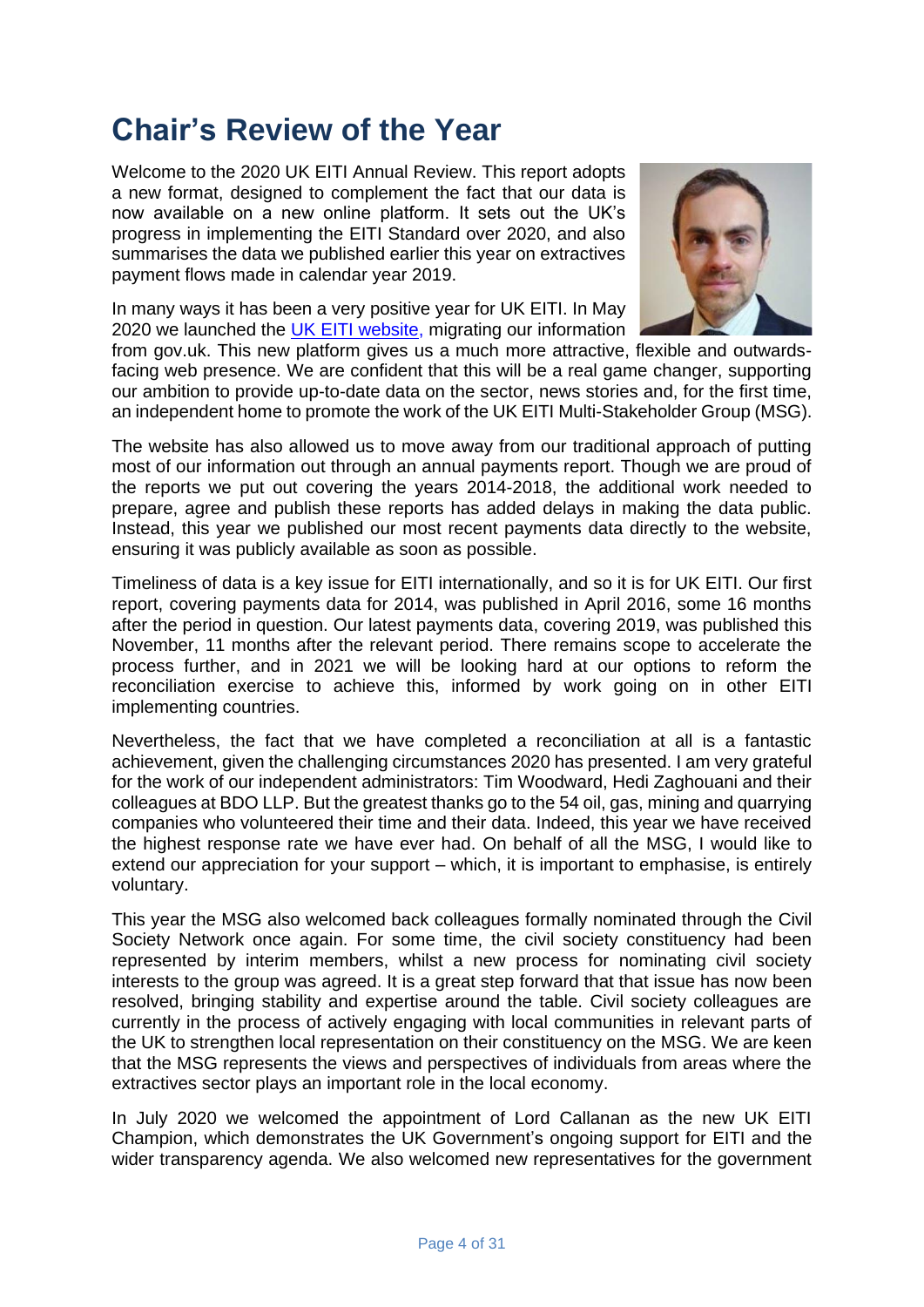constituency on the MSG, including for the first time representation from all three devolved administrations within the UK.

All in all, our progress in 2020 gives us a great platform for 2021. We expect to be reassessed against the requirements of the EITI Standard, and hope to be one of the first nations to do so under the new approach to validation recently agreed by the EITI Board. Later in this report we set the key actions we are taking to fully meet the Standard.

We will also need to tackle the new requirements of the 2019 EITI Standard, in particular the requirement to disclose all contracts and licenses that are granted, entered into or amended from 1 January 2021. Given the number of contracts and licenses this requirement potentially captures, the MSG will need to look hard at how the UK can take on this challenge.

We will also continue our work on systematic disclosure, where we are now looking at a number of the more complex issues that will require greater consideration, including our future approach to the disclosure of tax data.

Going forward, the MSG would also like to turn its attention to areas of the UK extractive industries where there is greater public interest, in particular the debate on energy transition and the challenges facing the extractives sector as the UK works to meet its legally-binding target to bring greenhouse gas emissions to net zero by 2050.

In all it looks like being an exciting, but challenging, year ahead for the MSG. We continue to value the support from companies, government agencies and civil society groups for this important initiative and look forward to continuing the great collaboration we have seen in 2020.

#### **Matthew Ray**

#### **Chair of the UK EITI Multi-Stakeholder Group**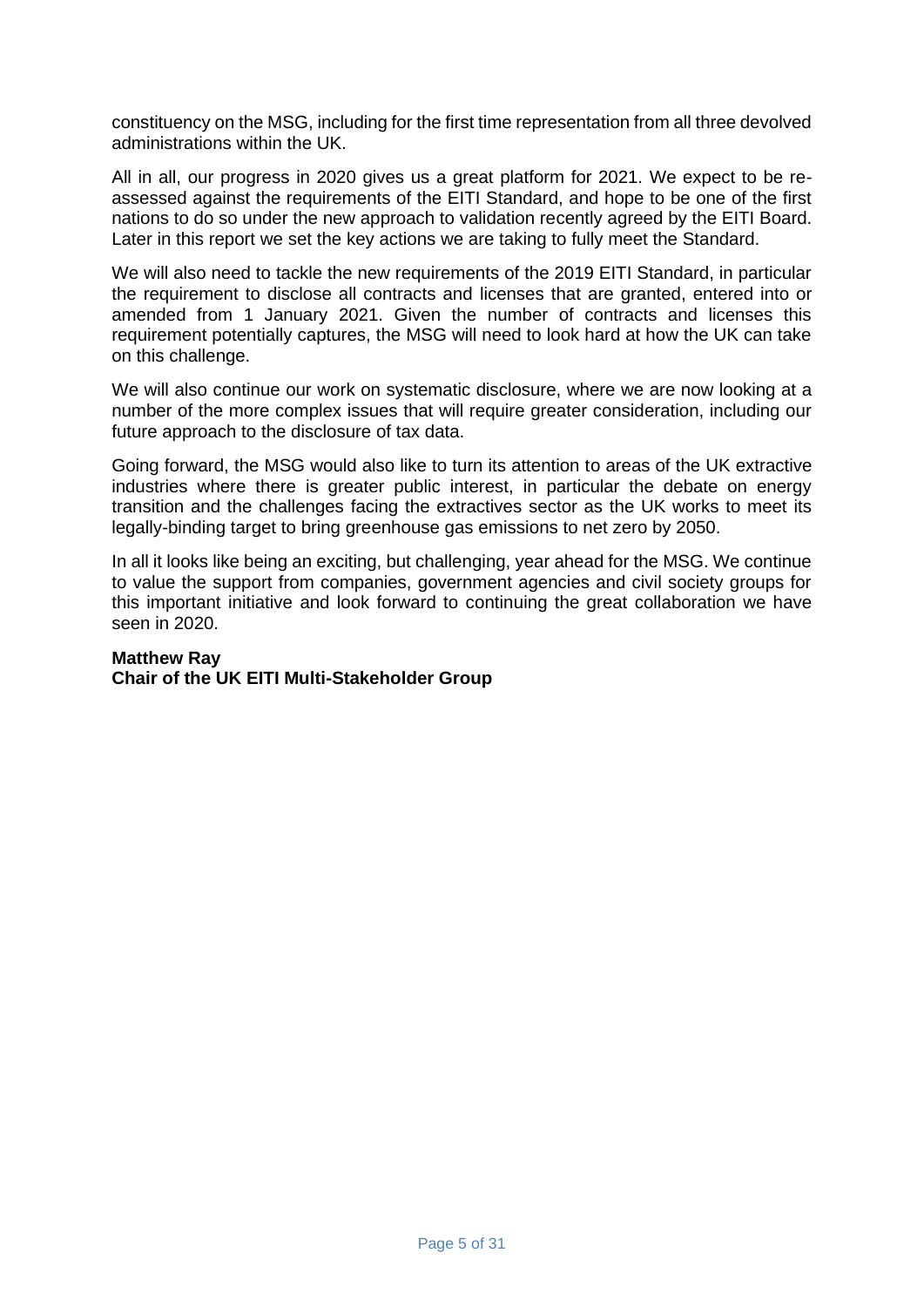# **Perspectives on EITI from MSG representatives**

#### **Industry**

The UK oil and gas and mining quarrying industries fully support EITI and consider it an important part of the global programme which endeavours to deliver greater transparency and accountability in the sector. Our support is demonstrated by the fact that the total reported by in-scope extractive companies in 2019 represents more than 99% of the sector revenues. Industry also takes a fully active role in the activities and work of the UK EITI Multi-Stakeholder Group and considers EITI to be an important component in maintaining momentum in the drive for



more transparency worldwide, which is vital in the fight against international corruption and economic crime.

**Dr Patrick Foster Mining Association of the UK**

## **Civil Society**

The UK EITI process has improved from a civil society perspective, with more systematic disclosure of UK extractive industry data via the new website [www.ukeiti.org,](www.ukeiti.org) including shedding more light on entities such as The Crown Estate. Civil society also welcomes the recognition that climate change and the need for a low-carbon energy transition (see [www.ukeiti.org/energy-transition\)](www.ukeiti.org/energy-transition), ensuring that a fair and stable transition for workers and communities that rely on the energy industry as a primary source of employment, are pressing issues that the EITI cannot ignore if it is to remain



relevant. UK civil society input to the process is now better coordinated with a dedicated coordinator in place. Publish What You Pay UK, a member of the UK EITI Civil Society Network with a representative on the MSG, published a blog in January 2020 welcoming the 5<sup>th</sup> UK EITI report, on 2018, but asking if the UK fiscal regime has been too generous to industry and highlighting areas for improvement in the UK EITI process, including the need for greater relevance to matters of public debate among UK citizens [\(www.pwyp.org/pwyp-news/pwyp-uk-welcomes-uk-eiti-report-uk-fiscal-regime-too](https://eur02.safelinks.protection.outlook.com/?url=https%3A%2F%2Fwww.pwyp.org%2Fpwyp-news%2Fpwyp-uk-welcomes-uk-eiti-report-uk-fiscal-regime-too-generous%2F&data=04%7C01%7CMichael.Nash%40beis.gov.uk%7C16e5eb2d91744f5b0b5108d88a3d6ee0%7Ccbac700502c143ebb497e6492d1b2dd8%7C0%7C0%7C637411343741647706%7CUnknown%7CTWFpbGZsb3d8eyJWIjoiMC4wLjAwMDAiLCJQIjoiV2luMzIiLCJBTiI6Ik1haWwiLCJXVCI6Mn0%3D%7C1000&sdata=6kQK341ybpT2ylcPns16QOkL6OqrKFsfIqloJTbHLPA%3D&reserved=0)generous). With the UK chairing and hosting the 26<sup>th</sup> UN Climate Change Conference

(COP26) in Glasgow in November 2021, many eyes will be on the UK's capacity to demonstrate unequivocal climate leadership next year.

#### **Miles Litvinoff National Coordinator, Publish What You Pay UK**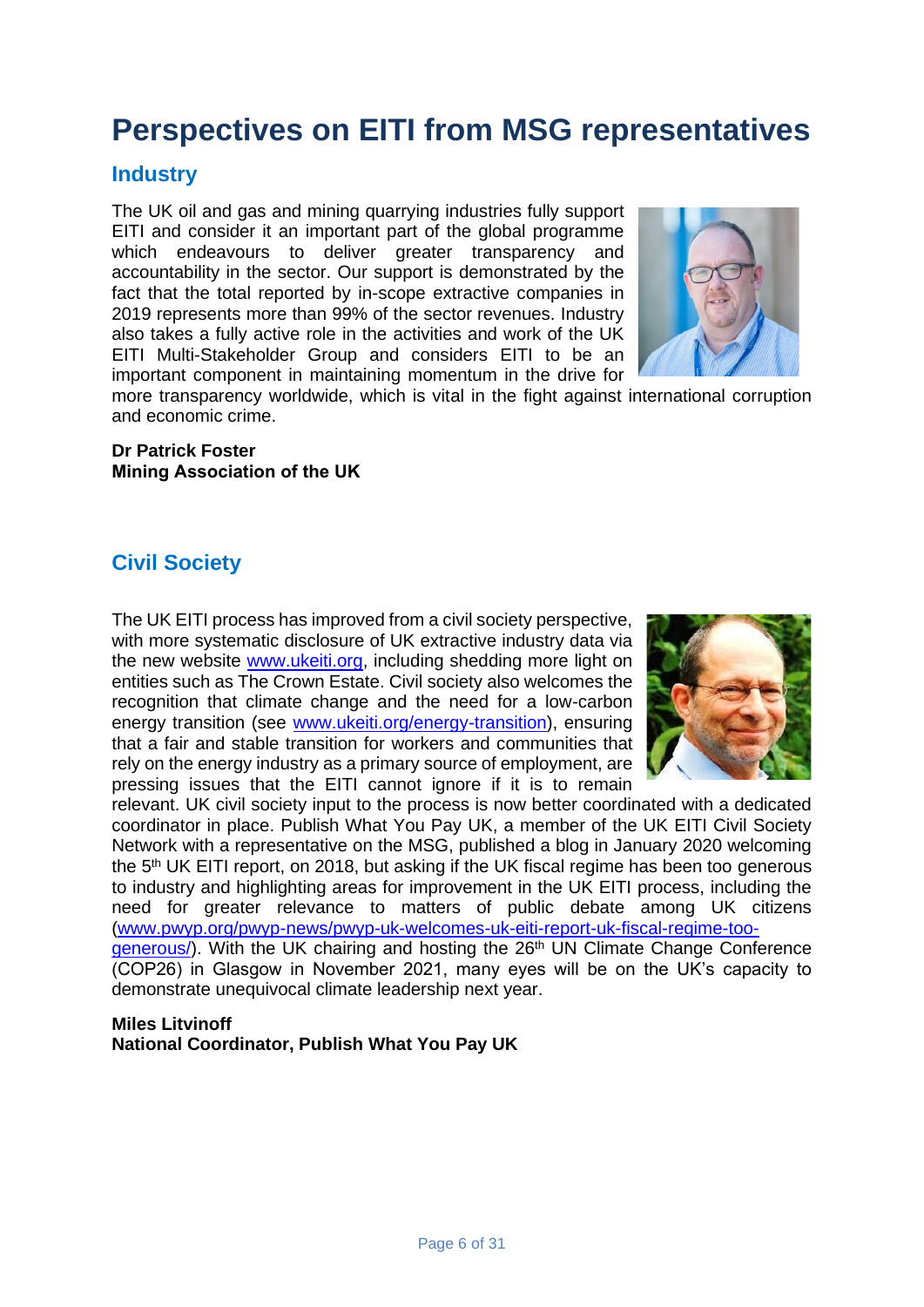# **Overview of the extractive sectors in the UK**

The UK's extractive industries comprise oil and gas production, mining and quarrying. The extractive sector has made a sizeable contribution to the UK economy for many years and remains an important sector in the UK. In 2019, industry gross value added (GVA) was £20 billion. The extraction of oil and gas and associated support service activities accounted for some 90% of the sector's GVA. The UK EITI website provides more detailed information on the [sector in general](https://www.ukeiti.org/sector-data) and the [oil and gas](https://www.ukeiti.org/oil-gas) and [mining and quarrying](https://www.ukeiti.org/mining-quarrying) sectors in the UK.

# **Oil and Gas sector**

The UK oil and gas industry is in its sixth decade of offshore production. Between 2014 and 2019, UK oil production increased by 19% – a significant turnaround given that the basin had previously seen a consistent decline in production since 2000. Gas production also increased until 2017 but has since fallen back with an overall growth over this period of just 4% This increased/maintained production rate derived from both improved performance of existing oil and gas fields and the addition of capacity from new field startups which more than compensated for natural decline from existing fields. Production volumes in the next decade and longer term will require a balance between new investment in the UK Continental Shelf (UKCS) and the need to transition to a low-carbon economy as the UK works to meet its legally-binding target to bring greenhouse gas emissions to net zero by 2050. The sector has committed to halve its own Greenhouse Gas (GHG) emissions by 2030 and cut them by 90% by 2040 and will actively lead on carbon capture storage and hydrogen opportunities to reduce the UK's carbon emissions.

The industry continues to transform and reinvent itself. In real terms, total operating costs fell by around 30% between 2014 and 2019, with most of these cost savings deemed sustainable in the long-term. However, ongoing uncertainty and volatility in commodity prices continue with a conservative outlook and new investments need to break even at prices in the \$40 to \$50 per barrel region. The number of field approvals fell slightly in 2019 but drilling activity picked up from the historically low levels in 2018.

The industry's profitability continued at a subdued level, with net receipts from taxation of around £1 billion in 2019. The UK Government is committed to having an oil and gas tax regime that is internationally competitive in order to encourage investment in the UK, while at the same time ensuring a fair return for the nation and to address climate-related commitments. The production tax regime has been designed to reflect the cash flow of the basin and as such production tax receipts have varied significantly in recent years driven by volatility in product prices.

The UK oil and gas industry supports hundreds of thousands of jobs in Scotland and across the rest of the UK. According to latest ONS data, the sector was directly responsible for around 40,000 jobs in 2019, with many more supported in the industry's wider supply chain plus those jobs that depend on the UK's oil and gas industry. It is estimated a total of around 270,000 jobs UK were supported by the upstream oil and gas industry in 2019, many of them highly skilled.

Whilst cost control and capital discipline remain high on industry's agenda, the ingenuity of the UK oil and gas industry's people and the communities they work in cement the longstanding importance of this industry to the UK's economy. This is not just through the payment of production taxes and licence fees (as disclosed in the EITI reconciliation), but also ensuring the UK's security of energy supply through providing the equivalent of more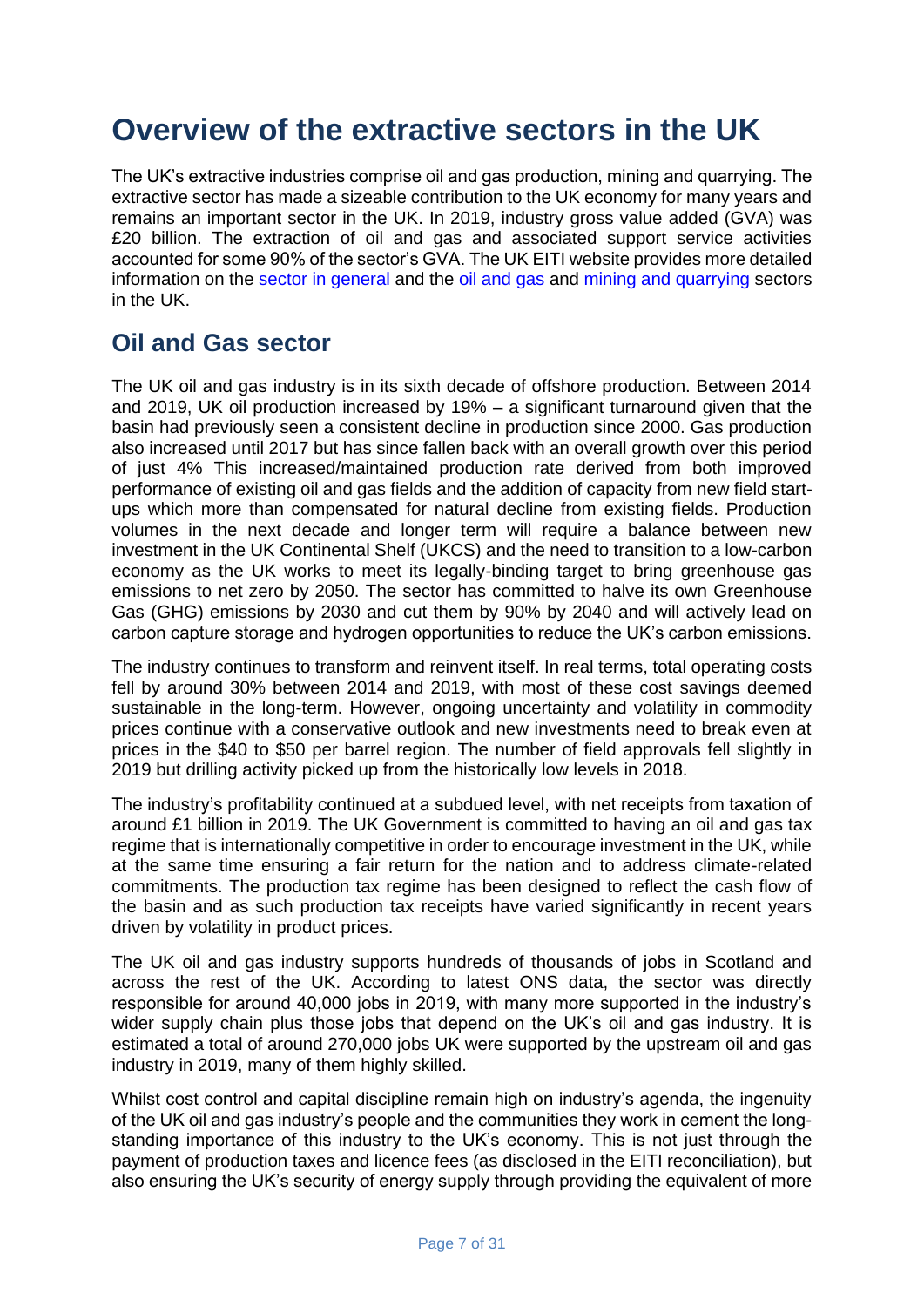than half of the UK's oil and gas demand, thus giving a significant contribution to the balance of trade, as well as through the development of technology, innovation and skills that cascade out of industry and often support the transition to a lower carbon future.

In early 2020, the rapid spread of the virus Covid-19 triggered a global pandemic which continues to have significant impact for the oil and gas industry. Governments around the world employed various mechanisms, national lockdowns in most cases, in an attempt to contain the spread of the virus and minimise its impact on global and local economies. These mechanisms, the lockdowns in particular, together with other underlying market conditions, led to an unprecedented drop in worldwide demand and consumption of oil and oil products. Globally, the International Energy Agency (IEA) estimates that oil demand in 2020 will fall to 91.7 million barrels per day (bpd) down 8.4 million bpd on 2019 levels. The resultant collapse in demand as the pandemic emerged drove down the prices of oil and other energy commodities, with oil price falling by 70% from a high of \$69 per barrel in January to a low of \$20 per barrel in late April. Whilst oil prices have risen since April, they are still in the low \$40s per barrel and the average price year to-date is circa \$41 per barrel, \$23 below the average for 2019. The collapse in commodity price has created a challenging operating environment with significant adverse consequences for liquidity, profitability and, in extreme cases, the viability of companies in the sector and its interdependent supply chain.

Naturally, the prioritisation and protection of employees' health and safety offshore and onshore has remained industry's primary concern. Financial discipline, a frequent phrase in recent years, has re-emerged as a survival theme with companies slashing or deferring discretionary capital and operating expenditures, continuing hydrocarbon production where feasible in order to protect cash flows and, in worrying signs for the future, the announcement by a few majors of redundancy programs for UK and overseas operations.

In the short term, which could entail the next two to three years, the industry continues to wrestle with the ongoing impact of the restrictions caused by the pandemic on the oil and gas economy. The long-term impacts are less clear and will depend on many factors including the future oil price and global demand, together with the impact of the evident structural shift into energy transition.

These developments are a cause for concern for workers in the industry who have faced uncertainty in recent years due to the cost focussed environment and are now facing further uncertainty with the impact of Covid-19. Whilst transitioning to a net-zero economy will present employment opportunities, concerns as to how this can be done equitably and with opportunities for the current workforce to re-skill and transition are key for communities dependent on the oil and gas industry as a primary employer.

# **Mining and Quarrying Sector**

## **Construction minerals**

Construction minerals are essential to the UK economy, improving our housing stock, transport networks, commercial and industrial buildings, energy and water infrastructure, schools and hospitals.

The main element of construction minerals in volume terms is the extraction of primary aggregates, including quarried crushed rock and both land-won and marine dredged sand & gravel. A total of 199 million tonnes of primary aggregates were produced in the UK in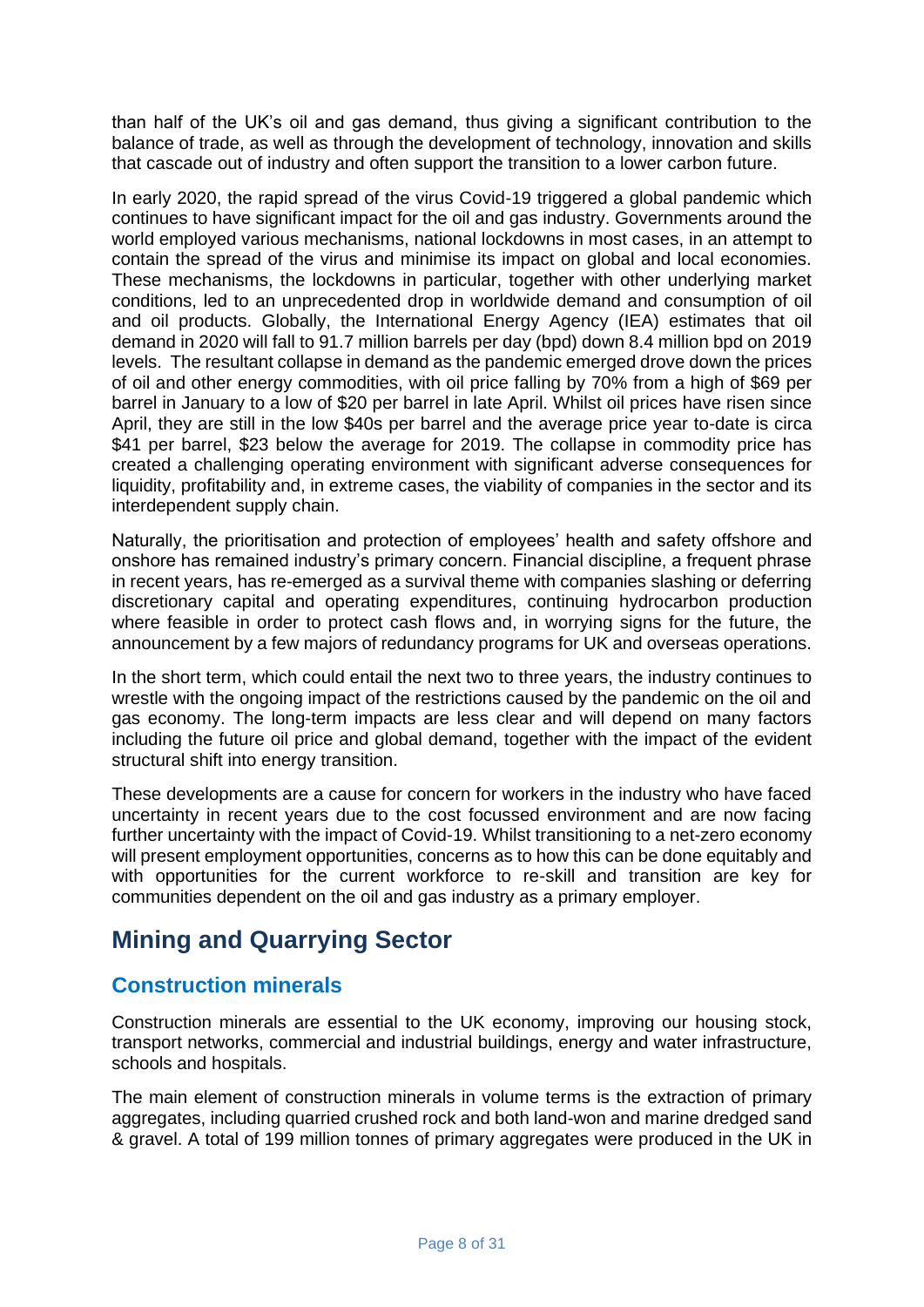2019, compared with 91 million tonnes of energy minerals, including coal, oil and gas. 1 Aggregates are largely recovered from indigenous sources and imports remain limited, estimated to represent less than 5 million tonnes per annum. Information available at GBlevel only provides further insight on the relative balance of the various sources of aggregates. In 2018, 180 million tonnes of primary aggregates were produced, 117 million tonnes of crushed rock and 63 million tonnes of sand & gravel. Marine-dredged aggregates satisfied about 22% (14 million tonnes) of the total construction needs for sand & gravel.

In addition to the extraction of primary aggregates, materials can also be obtained from the recycling of Construction, Demolition and Excavation Wastes (CDEW), or derived from other industrial, production or extractive processes, referred to as secondary aggregates. Recycled aggregates are the product of processing inert construction and demolition waste, asphalt planings and used railway ballasts into construction aggregates. Secondary aggregates are derived from other industrial processes, such as other mineral extraction operations including ball clay and china clay production, or waste from slate production. Other sources of secondary materials include blast furnace and steel slags, incinerator bottom ash (IBA), furnace bottom ash (FBA), coal-derived fly ash (CDFA) and crushed glass sand. Collectively, recycled and secondary aggregates contribute significantly to the total aggregates demand: although there are no official statistics available on the contribution of these materials to the total aggregates market, the Mineral Products Association estimates that, in 2018, recycled and secondary sources of aggregates accounted for 28% of total aggregates supply in Great Britain, <sup>2</sup> significantly higher than the European average.

The underlying geology across the UK determines the local availability of construction minerals, and aggregates (especially crushed rock) may be transported long distances when necessary. As resources are not always distributed evenly, inter-regional movement of aggregates is required to balance local availability with the wider geographic demands of the market. The South East, for example, has its own supplies of sand & gravel alongside recycled aggregates, but relies heavily on crushed rock brought in by rail from the East Midlands and South West and by sea from Scotland. It also uses marine dredged sand & gravel from coastal waters.

Market drivers for construction minerals include general UK economic and construction growth. Short-term weaknesses had already emerged in construction minerals demand since 2018, driven by slowing activity in commercial constructions. In 2020, market sales of primary aggregates and construction mineral products such as ready-mixed concrete, asphalt and mortar, slumped as a result of the Covid-19 pandemic and the impact of the spring lockdown on general construction activity. Sales of construction minerals and mineral products started to recovery quickly from a low base over the summer, but the broader picture points to a long road ahead and concerns about growth stalling toward the year end. <sup>3</sup> Demand over summer 2020 was fuelled by released pent-up activity postlockdown in housing and infrastructure, but as the catch-up is gradually winding down, sales volumes remain significantly below pre-pandemic levels. The long-term demand prospects for aggregates demand are nonetheless positive, underpinned by higher planned investment in infrastructure projects and housing. The Mineral Products Association expects demand to accelerate from 2021 and throughout the 2020s,

<sup>1</sup> MPA (2020), *Profile of the UK Mineral Products Industry – 2020 edition*. (**awaiting official publication**)

<sup>2</sup> MPA (2020), *The Contribution of Recycled and Secondary Materials to Total Aggregates Supply in GB in 2018*. Available at : https://mineralproducts.org/documents/Contribution\_of\_Recycled\_and\_Secondary\_Materials\_to\_Total\_Aggregates\_Supply\_in GB in 2018.pdf

<sup>3</sup> MPA (2020), *Increased summer demand for mineral products gives way to winter concerns*. Press release, November 2020. Available at:<https://mineralproducts.org/20-release38.htm>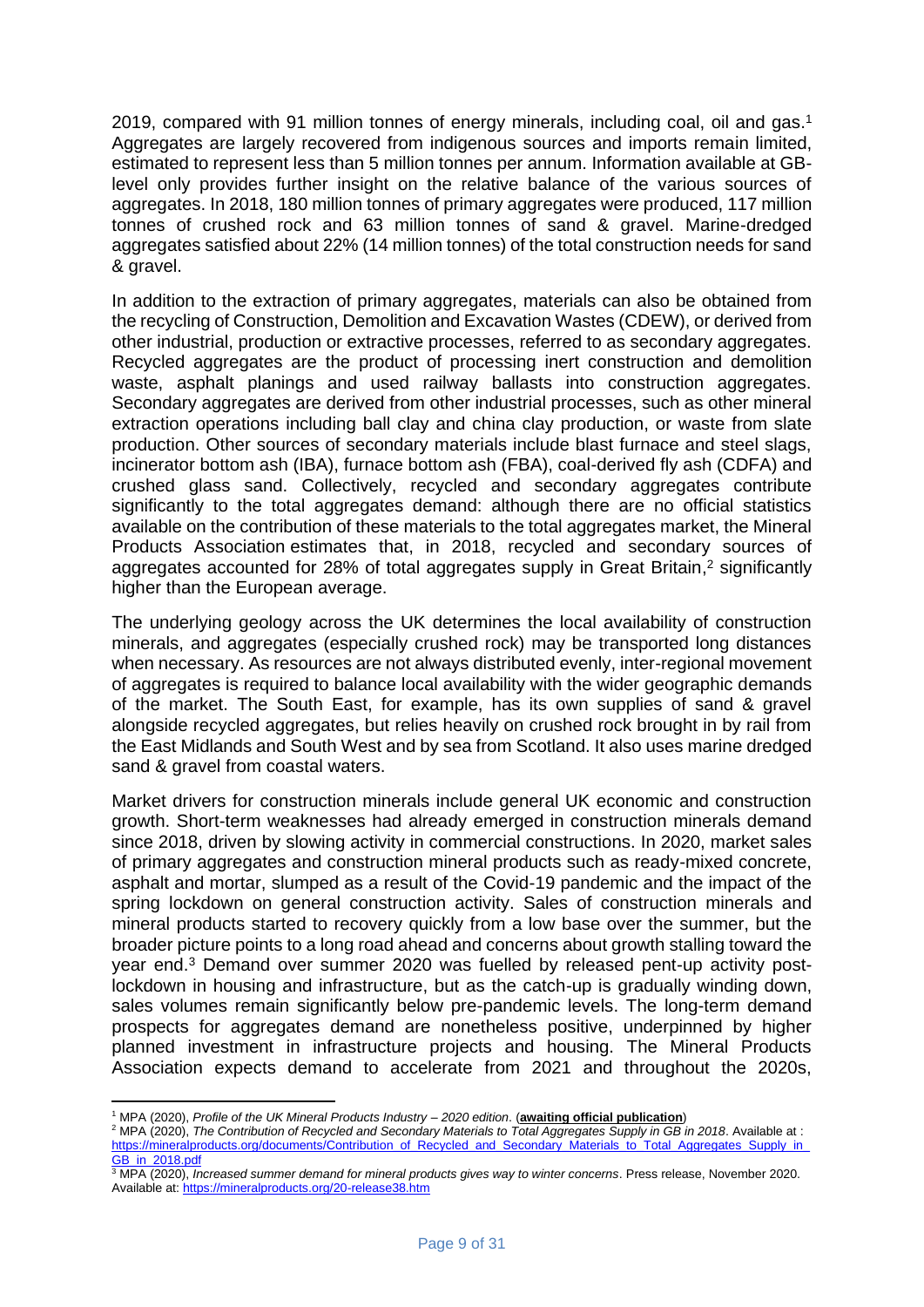supported by work on major infrastructure projects, including High Speed 2, and the anticipated delivery of various five-year investment programmes within regulated sectors in roads, rail and water and sewerage.

Whilst there appear to be sufficient indigenous mineral resources available to support future demand requirements, there are issues around the supply-mix that will need to be addressed. Industry statistics point to a persistent under-replenishment of land-won sand and gravel permitted reserves. <sup>1</sup> Meanwhile, whilst recycled and secondary sources of aggregates and imports have a definite role to play, their growth potential is constrained by the amount of suitable material available to recycle (mainly from demolition) and its suitability for various applications. Demand for indigenous quarried and dredged aggregates is likely to remain significant and these remain subject to often lengthy and complex planning and environmental permitting controls before they can be extracted.

Construction minerals extraction and related downstream manufacturing activities are distributed throughout the UK and extraction businesses make a variety of tax, financial and non-financial contributions to national and local governments and local communities that are outside the current scope of EITI reporting. This includes the Aggregates Levy, employment taxes and businesses rates. At the extraction stage, the annual cost of the Aggregates Levy reached £397m in 2019. The industry also supports a significant supply chain of plant, equipment and transport suppliers and professional services. Other construction-related mineral extraction includes clay for brick-making, limestone and chalk for cement manufacture and the production of high-quality dimension stone and slate.

The construction minerals industry is also in the scope of the European Union Emissions Trading System, Climate Change Agreements linked to the UK Climate Change Levy, Streamlined Energy and Carbon Reporting and Energy Saving Opportunity Scheme, all of which are focused on carbon reduction or energy efficiency. In 2020, the UK concrete and cement sector set out a roadmap to become net negative by 2050, removing more carbon dioxide from the atmosphere than it emits each year. 2 It has identified that net zero can be met through decarbonised electricity and transport networks, fuel switching, greater use of low-carbon cements and concretes as well as Carbon Capture, Utilisation or Storage (CCUS) technology for cement manufacture. A net negative industry by 2050 could be achieved by using the natural, in-use properties of concrete which include its ability to absorb carbon dioxide during use, and the benefit of using the thermal properties of concrete in buildings and structures to reduce operational emissions. The concrete and cement industry has already taken considerable early joint action and due to investment in fuel switching, changes in product formulation, and energy efficiency including plant rationalisation, its direct and indirect emissions are 53% lower than 1990 - decarbonising faster than the UK economy as a whole.

#### **Coal**

Whilst coal still plays a part in the UK's energy mix, its contribution is declining. Although the UK still has a significant coal resource there are only a small number of operating mines, predominantly opencast. In terms of underground mines, Eckington in Derbyshire, one of a few remaining small mines, closed in January 2019. That being said, West Cumbrian Coal received planning permission in March 2019 for the Woodhouse Colliery,

[https://mineralproducts.org/documents/8th\\_AMPS\\_Report\\_2019.pdf](https://mineralproducts.org/documents/8th_AMPS_Report_2019.pdf)

<sup>1</sup> MPA (2019), *AMPS 2019: 8th Annual Mineral Planning Survey report*. Available at:

<sup>&</sup>lt;sup>2</sup> MPA UK Concrete (2020), UK concrete and cement sector sets out roadmap for beyond net zero. Available at : <https://thisisukconcrete.co.uk/Perspectives/UK-concrete-and-cement-sector-sets-out-roadmap-for.aspx>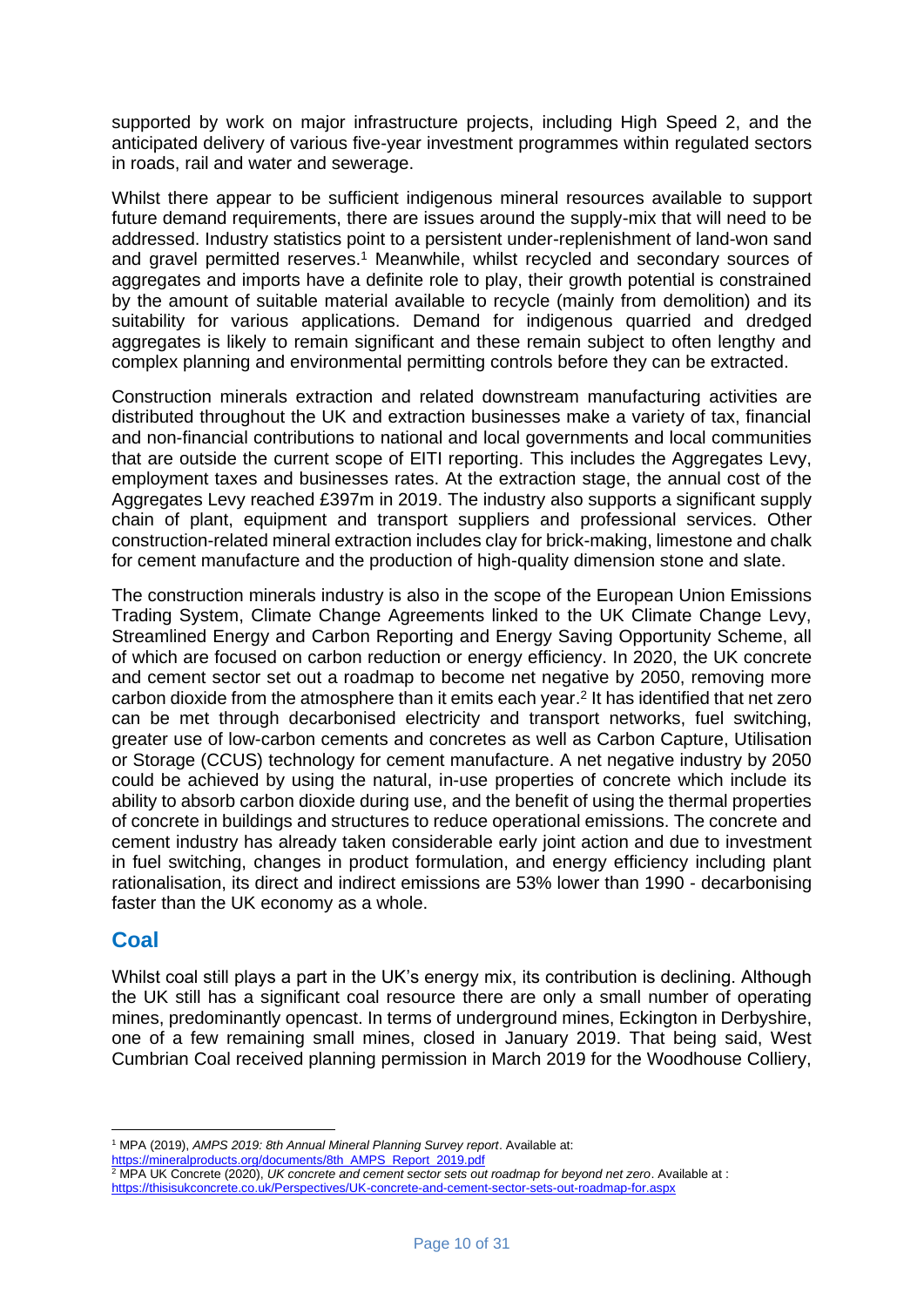which is anticipated could produce up to 3.1 million tonnes/year of metallurgical coal for the steelmaking industry.

## **Industrial and metal minerals**

Minerals such as limestone and silica sand have numerous non-construction uses, ranging from iron and steel and glass making to cleaning acidic power station emissions and improving the performance and sustainability of UK agriculture. China Clay or Kaolin support a wide range of industrial markets including ceramics, paper and specialist applications such as fillers for pharmaceuticals, paints, adhesives and animal feeds, while Ball Clays are used principally in the ceramics industry for industrial applications, including sanitaryware, tile manufacture and tableware. Future extraction trends for industrial minerals will depend on movements in UK and overseas markets and on the competitiveness of operating costs and the business environment in the UK.

Over the last 18 months there have been significant developments in this area. Anglo American plc took over Sirius Minerals in March 2020 and development of the Woodsmith Mine, a major new polyhalite mine in the North Yorkshire moors is accelerating. In the South West, the Drakelands Tungsten mine that was closed in October 2018 has a new owner, Tungsten West, which is developing plans to restart the mine early in 2021. Elsewhere, plans to reopen the South Crofty Tin mine in Cornwall by Cornish Metals (formally Strongbow Exploration) continue and the company reported on a successful drilling programme in summer 2020. Cornish Lithium recently reported it has found "globally significant" lithium grades in geothermal waters and is preparing for work on its pilot plant. Cornwall Resources are also moving forward with the development of their Redmoor project, of a significant tin, tungsten and copper deposit and a mining scoping study has recently been completed. The significant resource of gold at Curraghinalt in Northern Ireland (Dalradian) and Cononish in Scotland (Scotgold), where a recent announcement has been made to accelerate plans to double production, are other exciting examples that illustrate the continuing importance of the UK as a mineral producer.

#### **National Policies**

The UK has had no overarching national mineral strategy, policy or plan recognising the economic importance of a steady supply of essential minerals and mineral products, from domestic sources or imported. The current relevant planning documents for each part of the United Kingdom are:

- In England, the [National Planning Policy Framework \(England\),](https://assets.publishing.service.gov.uk/government/uploads/system/uploads/attachment_data/file/810197/NPPF_Feb_2019_revised.pdf)
- In Scotland, Scottish Planning Policy 4: ["Planning for Minerals"](https://www2.gov.scot/resource/doc/146319/0038293.pdf) and "National [Planning Framework/Scottish Planning Policy"](https://www.gov.scot/policies/planning-architecture/)
- In Wales, Planning Policy Wales and Minerals Technical Advice Note 1 and 2 [\(MTAN1](https://gov.wales/minerals-technical-advice-note-mtan-wales-1-aggregates) and [MTAN2\)](https://gov.wales/minerals-technical-advice-note-mtan-wales-2-coal)
- In Northern Ireland, [Strategic Planning Policy Statement for Northern Ireland,](https://www.infrastructure-ni.gov.uk/publications/strategic-planning-policy-statement) (SPPS)

The English National Planning Policy Framework (NPPF) states in paragraph 203 that "It is essential that there is a sufficient supply of minerals to provide the infrastructure, buildings, energy and goods that the country needs. Since minerals are a finite natural resource, and can only be worked where they are found, best use needs to be made of them to secure their long-term conservation."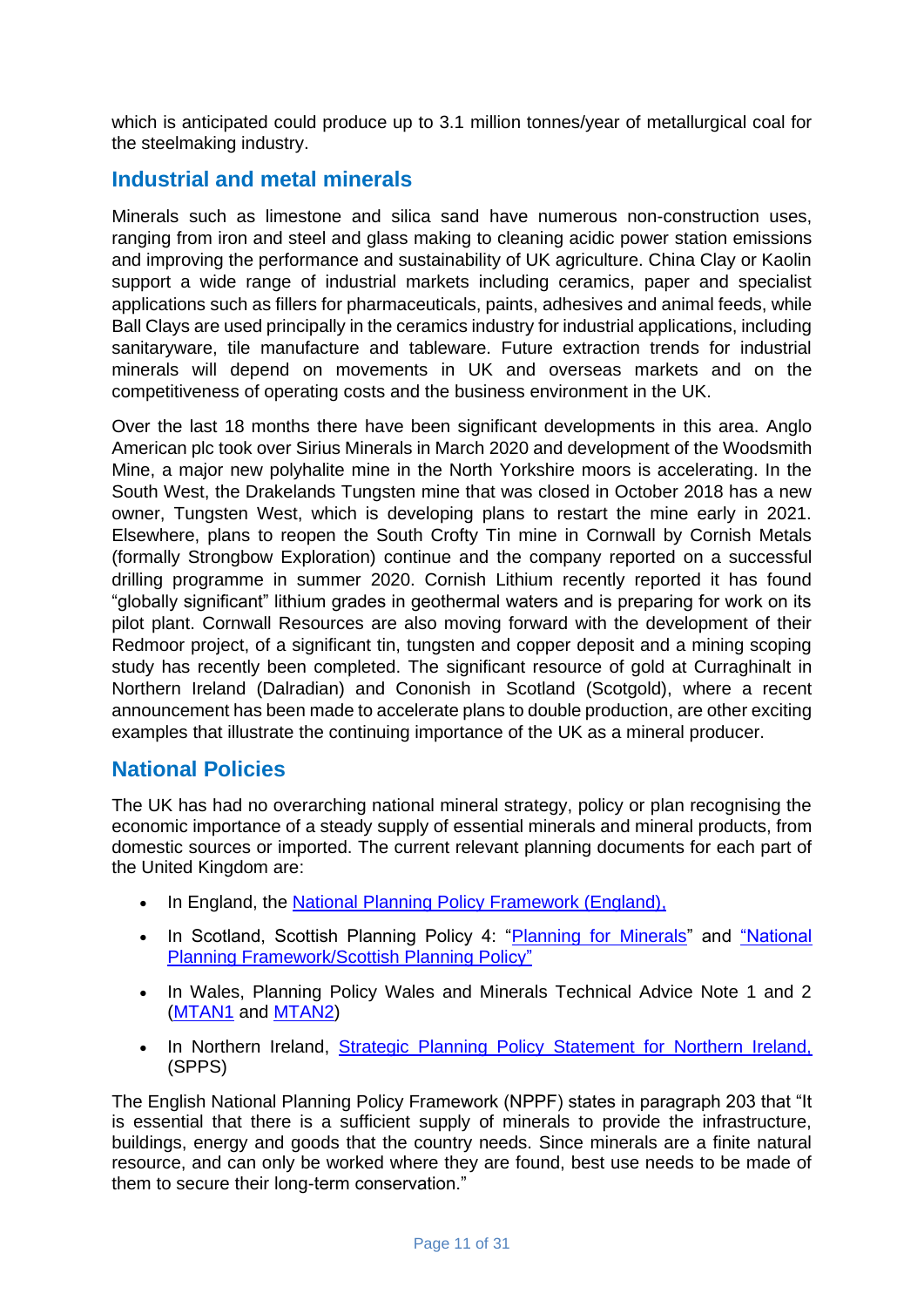In 2018, in response to the lack of overarching strategy, the minerals industry produced the *UK Minerals Strategy*<sup>1</sup> which sets out the importance of the sector to the UK economy and highlights measures necessary to ensure that demand for minerals and mineral products is supplied sustainably over the next 25 years.

<sup>1</sup> [https://mineralproducts.org/documents/UK\\_Minerals\\_Strategy.pdf](https://mineralproducts.org/documents/UK_Minerals_Strategy.pdf)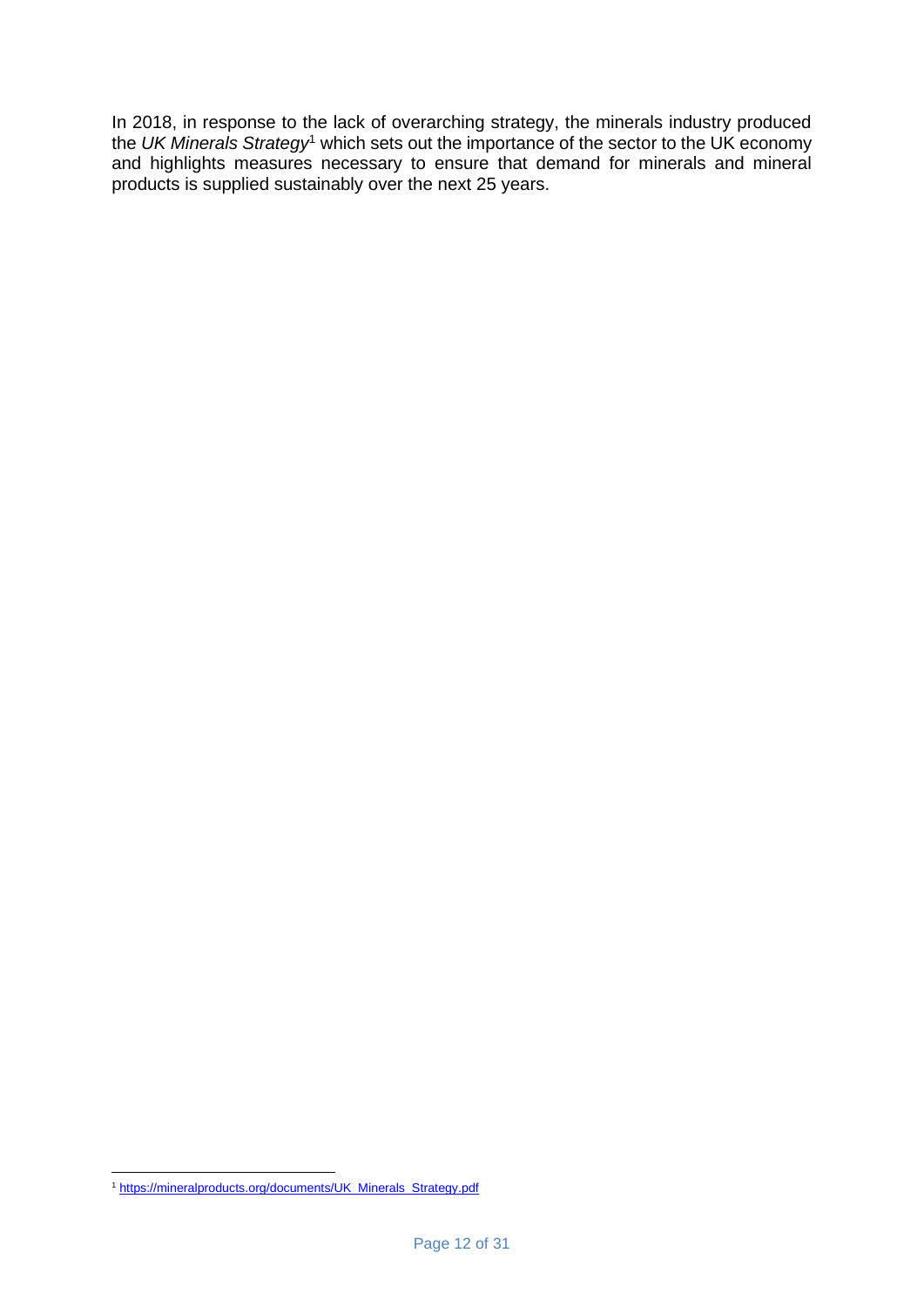# **Review of MSG Activities in 2020**

EITI is a global initiative that ensures transparency and accountability on how a country's natural resources are managed. This is a major concern in many resource-rich developing nations where the benefits of resource extraction are sometimes lost through mismanagement and corruption.

EITI is currently being implemented in 55 countries around the world, including the UK. The [EITI International Secretariat,](https://eiti.org/) based in Oslo, supports countries in implementing a published set of requirements, the [EITI Standard.](https://eiti.org/standard/overview) As a stakeholder-led initiative, EITI is overseen in each implementing country by a Multi-Stakeholder Group (MSG) comprising representatives from industry, civil society and government.

A core part of EITI requires oil, gas and mining companies to voluntarily disclose their payments to government agencies and for the reconciliation of these payments with government receipts from these companies. This 'reconciliation process' takes place on an annual basis and is conducted by an independent administrator (in the UK's case BDO LLP), overseen by the UK EITI MSG. This report contains the results of the UK's sixth reconciliation process, covering calendar year 2019. This data has already been published on the [Payments Data page](https://www.ukeiti.org/payments-data) of the UK EITI website.

All EITI implementing countries are validated against the EITI Standard, to provide an impartial assessment of whether implementation is consistent with the provisions of the EITI Standard. Countries are assessed against their progress in meeting the different requirements of the EITI Standard and are given a progress indicator for each requirement: 'no progress', 'inadequate progress', 'meaningful progress', 'satisfactory progress' or 'beyond'. In order to achieve the 'satisfactory' overall assessment the country must achieve a 'satisfactory' rating or above against each requirement. The UK completed its first validation against the EITI Standard in 2018 and received an overall assessment of 'meaningful progress', an amber-green rating. This means that significant aspects of each requirement have been implemented and the broader objectives of the requirements are being fulfilled, but there are a number of areas that need to be addressed before an assessment of 'satisfactory progress' can be achieved. The UK received eight corrective actions to address in order to achieve EITI compliance and the MSG have been working hard to address these this year.

This section of the report covers progress made on the corrective actions from the validation and the implementation against the EITI Standard in calendar years 2019 and 2020.

#### **Overview**

2019 and 2020 were busy years for UK EITI. The 4<sup>th</sup> State of the Industry and Reconciliation report, covering payments in 2017, was published in February 2019 and the 5 th report, covering payments in 2018, was published in December 2019.

Significant progress was made in implementing the EITI Standard. The UK completed its first validation against the EITI Standard in November 2019 and achieved 'meaningful progress', with a number of corrective address. The MSG has been busy addressing the corrective actions and we expect to be in a position to begin our second validation in early 2021. We also carried out work to address the new requirements of the 2019 EITI Standard. This has included the update of the MSG Terms and Conditions to strengthen the requirement for greater diversity across the MSG and to set out clear MSG appointments and information-sharing processes across the three constituencies.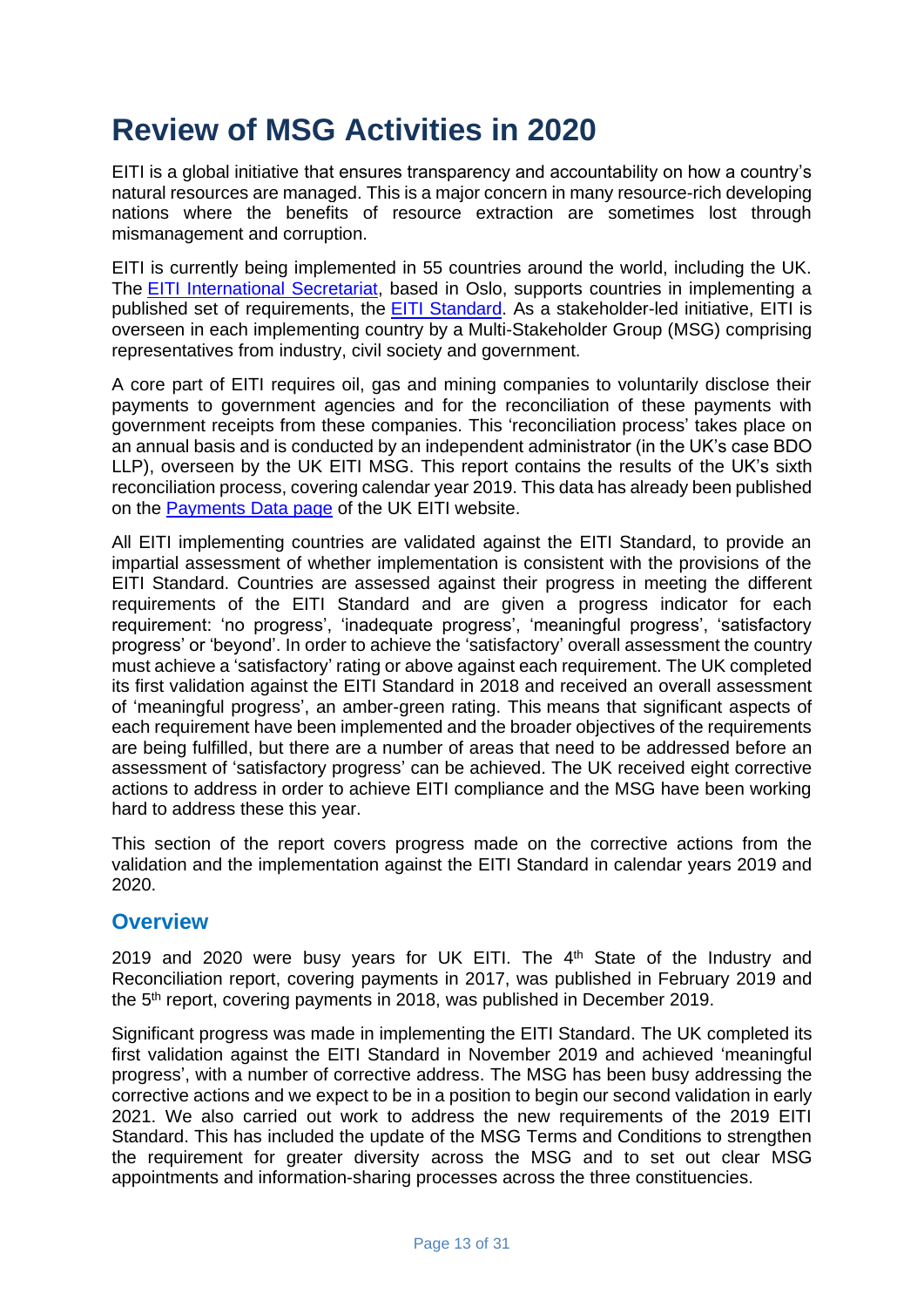A major piece of work that started in late 2019 was the development of a [UK EITI website.](http://www.ukeiti.org/) The website was launched in May 2020 and will be an important tool in taking forward the work on systematic disclosure and will ensure that the sector data and background information is made available to industry and the public in a timely manner. Earlier this year the website allowed us to publish the results of our 6<sup>th</sup> reconciliation covering calendar year payments made in 2019.

The MSG continued to meet every two months and the various subgroups covering the more detailed work on reconciliation, sectoral information, communications and mainstreaming continued to meet regularly throughout the year, with a new "Compliance Subgroup" being established to oversee the MSG's work on meeting EITI requirements.

## **Assessment of progress on EITI Standard requirements**

| $N^{\circ}$    | <b>Requirement</b>                                                                           | <b>Progress</b>                                                                                                                                                                                                                                                                                                                                                           |
|----------------|----------------------------------------------------------------------------------------------|---------------------------------------------------------------------------------------------------------------------------------------------------------------------------------------------------------------------------------------------------------------------------------------------------------------------------------------------------------------------------|
| 1              | Effective oversight by the<br>multi-stakeholder group.                                       | The MSG continued to meet regularly and the detailed work<br>on implementation is undertaken by sub-groups in between<br>MSG meetings. The sub-groups include representatives from<br>each constituency. They make recommendations to the MSG<br>for agreement.                                                                                                           |
|                |                                                                                              | The key milestones and decisions made by the MSG in 2019<br>and 2020 included:                                                                                                                                                                                                                                                                                            |
|                |                                                                                              | 10 January 2019 - MSG agreed the final reconciliation<br>report covering 2017 payments.                                                                                                                                                                                                                                                                                   |
|                |                                                                                              | 25 February 2019 - publication of 4th UK EITI report.                                                                                                                                                                                                                                                                                                                     |
|                |                                                                                              | 2 May 2019 – publication of draft UK validation report.                                                                                                                                                                                                                                                                                                                   |
|                |                                                                                              | 17 June 2019 - BDO LLP appointed the UK EITI<br>Independent Administrator.                                                                                                                                                                                                                                                                                                |
|                |                                                                                              | 14 November 2019 - validation announcement that the UK<br>had achieved "meaningful progress" in implementing the<br>2016 EITI Standard.                                                                                                                                                                                                                                   |
|                |                                                                                              | 18 November 2019 - award contract to develop UK EITI<br>website to Civic.                                                                                                                                                                                                                                                                                                 |
|                |                                                                                              | 20 December 2019 – publication of the $5th$ UK EITI report<br>covering payments in 2018.                                                                                                                                                                                                                                                                                  |
|                |                                                                                              | 29 May 2020 - new UK EITI website launched.                                                                                                                                                                                                                                                                                                                               |
|                |                                                                                              | 25 November 2020 – publication of 2019 reconciliation data<br>on UK EITI website.                                                                                                                                                                                                                                                                                         |
|                |                                                                                              | 9 December 2020 - launch and publication of 6 <sup>th</sup> UK EITI<br>report.                                                                                                                                                                                                                                                                                            |
| $\overline{2}$ | Timely publication of EITI<br>Reports.                                                       | The 5 <sup>th</sup> UK EITI report (covering payments in 2018) was<br>published on 20 December 2019. The reconciliation data<br>covering 2019 payments was published on the UK EITI<br>website on 25 November 2020 and the 6 <sup>th</sup> report published<br>on 9 December 2020. This demonstrates the UK's positive<br>trajectory towards publishing more timely data. |
| 3              | <b>EITI Reports that include</b><br>sectoral information about<br>the extractive industries. | The Sectoral Sub-group was responsible for drafting the<br>sector information chapter for the 5 <sup>th</sup> and 6 <sup>th</sup> UK EITI<br>Reports. A link to the 5 <sup>th</sup> report is above.                                                                                                                                                                      |
|                |                                                                                              | The sectoral information is also available directly on the new<br>UK EITI website, under Extractive Industries in the UK. The<br>MSG believe that this increases the transparency and                                                                                                                                                                                     |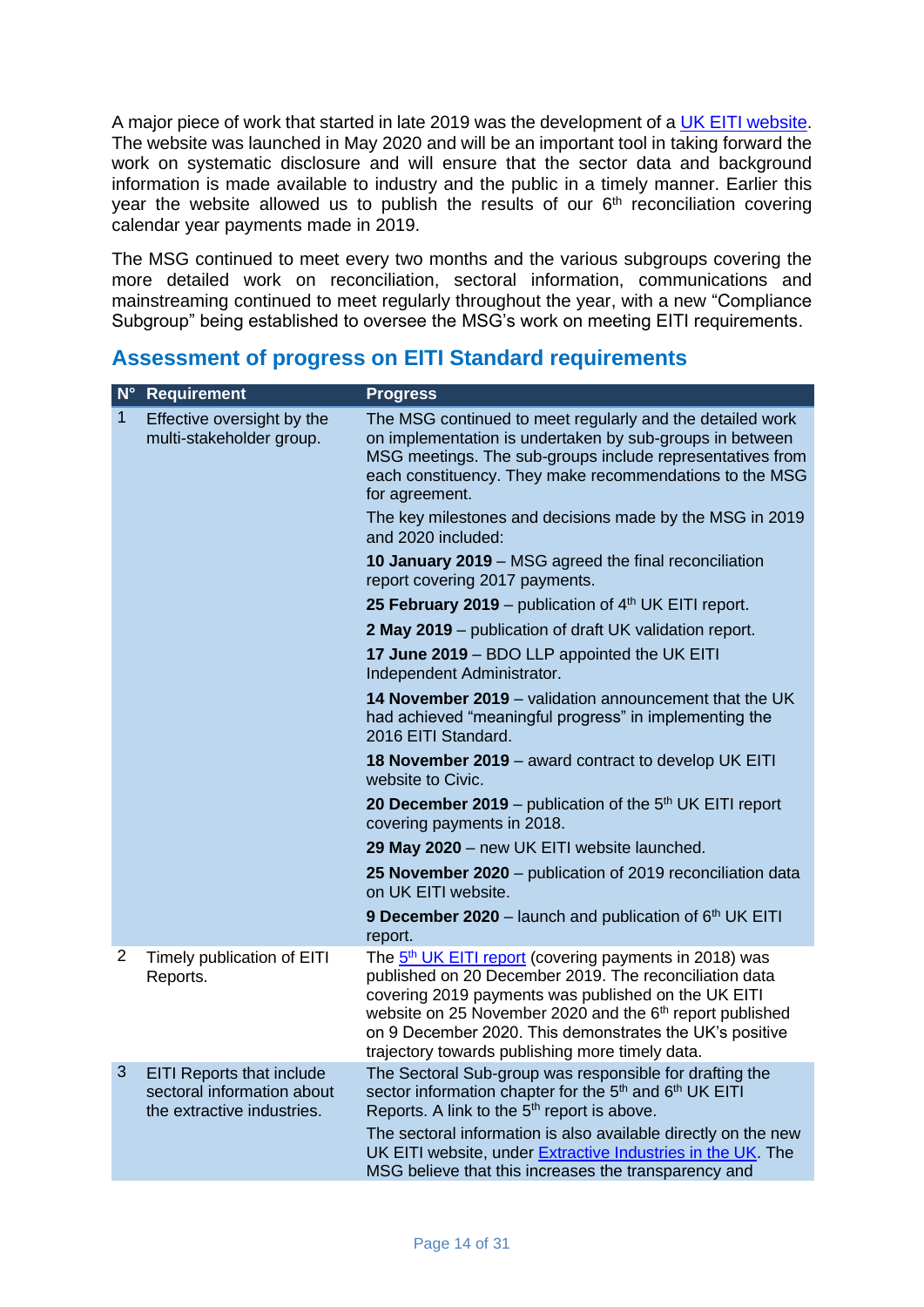| $N^{\circ}$    | <b>Requirement</b>                                                                                                                                                                                                                   | <b>Progress</b>                                                                                                                                                                                                                                                                                                                                                                                                                                                                                    |
|----------------|--------------------------------------------------------------------------------------------------------------------------------------------------------------------------------------------------------------------------------------|----------------------------------------------------------------------------------------------------------------------------------------------------------------------------------------------------------------------------------------------------------------------------------------------------------------------------------------------------------------------------------------------------------------------------------------------------------------------------------------------------|
|                |                                                                                                                                                                                                                                      | accessibility of this data, it also ensures that sectoral<br>information can be updated with the latest figures as new<br>data becomes available, again contributing towards our<br>objective of timely data.                                                                                                                                                                                                                                                                                      |
| 4              | The production of<br>comprehensive EITI Reports<br>that include full government<br>disclosure of extractive<br>industry revenues and<br>disclosure of all material<br>payments to government by<br>oil, gas and mining<br>companies. | The 5 <sup>th</sup> UK EITI report was published in December 2019, it<br>was estimated that overall compliance rates showed 98% of<br>potential in-scope payments were captured.<br>The 6 <sup>th</sup> report, published in December 2020, had an<br>estimated overall compliance rate of 99% of potential in-<br>scope payments were captured.                                                                                                                                                   |
| 5              | A credible assurance<br>process applying<br>international standards                                                                                                                                                                  | BDO LLP, an independent auditor, was contracted as the<br>UK's 'Independent Administrator' to collect, audit and<br>reconcile payments data received from companies with data<br>from government agencies. This means that this data is<br>collected and verified to international auditing standards so<br>that a single, reliable set of figures on the revenue flows<br>between UK Government and the extractive industries is<br>available.<br>The reporting template from companies had to be |
|                |                                                                                                                                                                                                                                      | countersigned by a senior individual with the company to<br>confirm that the figures provided were credible.<br>For the beneficial ownership template options for qualified                                                                                                                                                                                                                                                                                                                        |
| 6              | EITI Reports that are<br>comprehensible, actively<br>promoted, publicly<br>accessible, and contribute to<br>public debate.                                                                                                           | and full attestation were made available to companies.<br>The UK's 5 <sup>th</sup> EITI report was formally published on 20<br>December 2019 on the former Gov.uk page and was widely<br>promoted by industry, civil society and government. The<br>report has now been published on the new UK EITI website.                                                                                                                                                                                      |
|                |                                                                                                                                                                                                                                      | The 6 <sup>th</sup> report was published on 9 December 2020 via a<br>virtual launch event that included presentations by the UK<br>EITI Champion, civil society and industry. The publication<br>was widely promoted by the MSG via their networks and<br>through the UK EITI website.                                                                                                                                                                                                             |
| $\overline{7}$ | The multi-stakeholder group<br>to take steps to act on<br>lessons learned and review<br>the outcomes and impact of<br>EITI implementation.                                                                                           | MSG have drawn up a Communications Strategy to identify<br>opportunities and deliver communications activities to raise<br>awareness of UK EITI. A paper exploring the impact of EITI<br>implementation 2013-2020 has been agreed by the MSG and<br>was published on the website on 1 December 2020.                                                                                                                                                                                               |

## **Addressing corrective actions from the UK's first EITI validation**

The table below provides the latest progress by the MSG in addressing the corrective actions from the 2018 validation at the time of publication of this report. Although the EITI International Secretariat found that the UK had made good progress in implementing the EITI Standard, it recommended that action was required in a number of areas in order for the UK to fully meet the Standard. These corrective actions and the actions undertaken to address them are set out in the table below.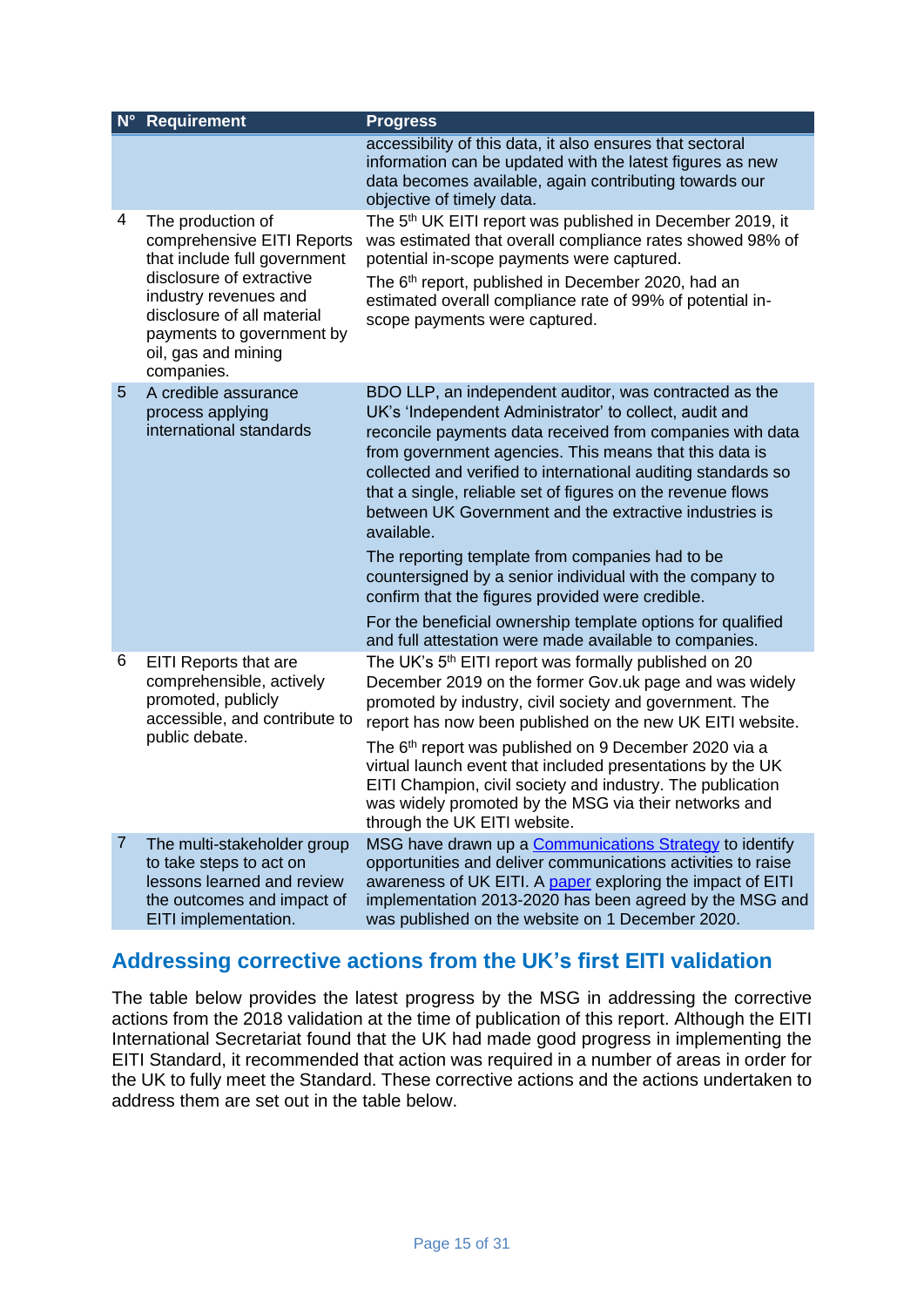#### **N° Corrective action Progress**

- In accordance with Requirement 1.3.a, the civil society constituency should demonstrate that they are fully, actively and effectively engaged in the EITI process. Specifically, civil society should ensure that they are able to fully contribute and provide input to the EITI process by ensuring that the constituency is adequately represented on the MSG, with agreed mechanisms for wider constituency engagement.
- 2 In accordance with Requirement 1.4.a.ii, the MSG should ensure that the civil society constituency is adequately represented, and that the civil society constituency appoints its own representatives, bearing in mind the desirability of pluralistic and diverse representation.
- 3 In accordance with Requirement 2.2, the UK should disclose information related to the award or transfer of licences pertaining to the companies covered in EITI reporting. This information should include the number of mining, oil and gas licenses awarded and transferred in the year covered by the EITI reporting cycle, a description of the award procedures, including specific technical and financial criteria assessed, and highlight any non-trivial deviations in practice. The UK is encouraged to consider innovative solutions for embedding a public accountability mechanism to ensure transparency on any non-trivial deviations from statutory procedures in its systematic disclosures of information per Requirement 2.2.
- 4 In accordance with Requirement 2.3, the UK should maintain a publicly available register or cadastre system(s), including comprehensive information on all active licenses held by all mining and quarrying companies included in the scope of EITI reporting. In the interim the UK should ensure that future EITI reporting provides the information set out under Requirement 2.3.b for all mining and quarrying companies. The UK is encouraged to consider the extent to which integration of EITI reporting with the work of organisations like the British Geological Survey could ensure systematic disclosure of information mandated under Requirement 2.3.b.

A Civil Society Network (CSN) Coordinator was appointed in January 2020. The CSN conducted a nominations process and three full members and one alternate member were appointed to the MSG. One full seat and one alternate seat have been reserved for representatives from local communities. Outreach to local communities currently in progress and it is hoped that these seats will be filled shortly. The CSN [membership principles](https://www.ukeiti.org/sites/default/files/reports/1.4%20UK-EITI-CSN-Membership-Principles-Feb2019.pdf) are published on the UK EITI website and detail mechanisms for appointments and information sharing.

Civil society is fully engaged in both the MSG and its subgroups, although search for local community representatives continues. The CSN [membership principles](https://www.ukeiti.org/sites/default/files/reports/1.4%20UK-EITI-CSN-Membership-Principles-Feb2019.pdf) are published on the UK EITI website and detail mechanisms for appointments and information sharing.

The Secretariat have been working closely with government agencies and devolved administrations to ensure that information on the date of application, transfer and expiry of licences are disclosed. There is still some work to do, but it is hoped that this information will be available in early 2021.

The MSG does not believe there are any non-trivial deviations in the award of licences and will include a line to this effect on the website.

The Secretariat have been working closely with government agencies and devolved administrations to ensure that information under requirement 2.3 is publicly disclosed for all government agencies in scope of EITI and hopes to achieve full compliance with this requirement in early 2021.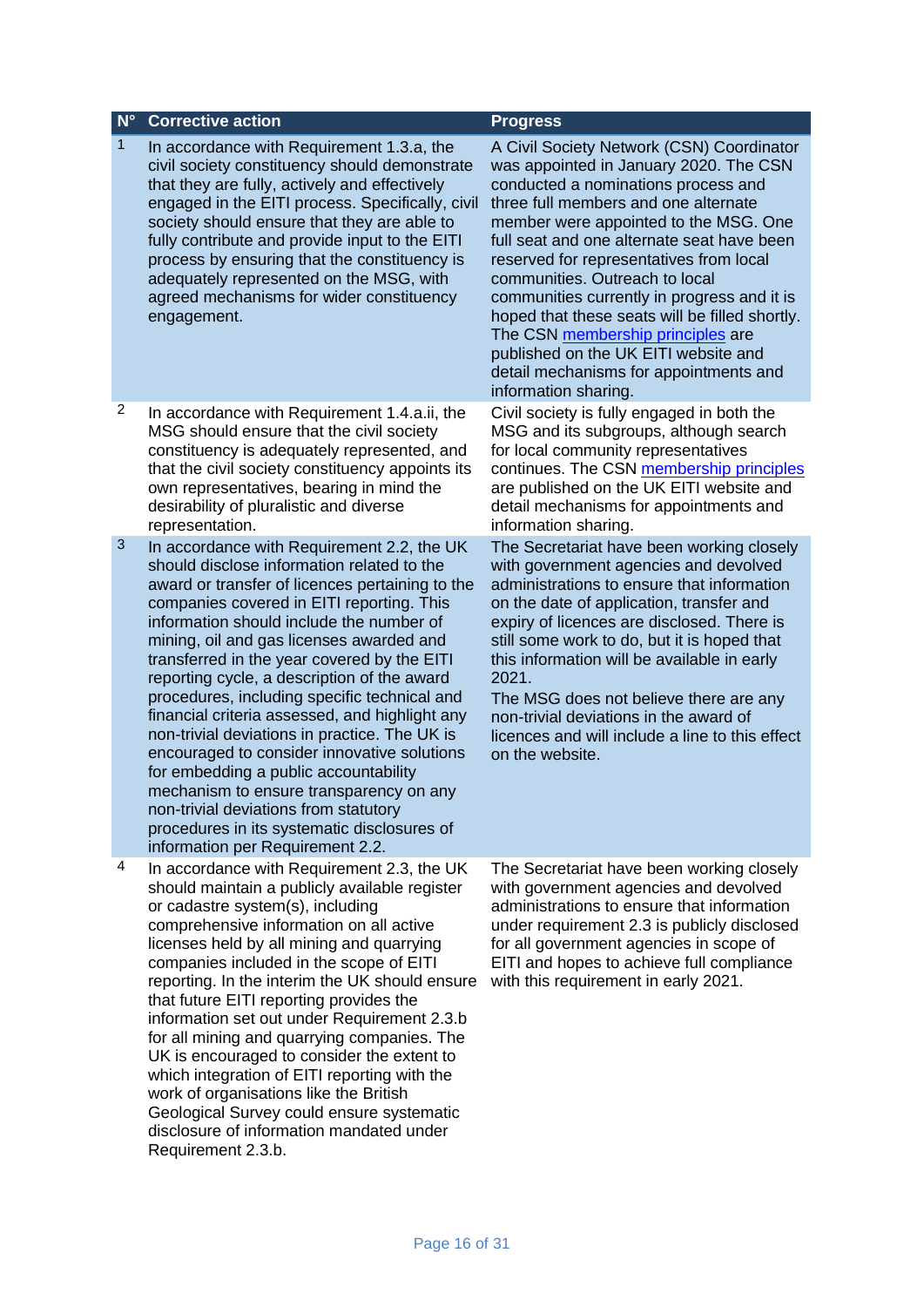| $N^{\circ}$    | <b>Corrective action</b>                                                                                                                                                                                                                                                                                                                                                                                                         | <b>Progress</b>                                                                                                                                                                                                                                                                                                                                                                                                                                                                                                                                                                                                                                                                                                                                                     |
|----------------|----------------------------------------------------------------------------------------------------------------------------------------------------------------------------------------------------------------------------------------------------------------------------------------------------------------------------------------------------------------------------------------------------------------------------------|---------------------------------------------------------------------------------------------------------------------------------------------------------------------------------------------------------------------------------------------------------------------------------------------------------------------------------------------------------------------------------------------------------------------------------------------------------------------------------------------------------------------------------------------------------------------------------------------------------------------------------------------------------------------------------------------------------------------------------------------------------------------|
| $\overline{5}$ | In accordance with Requirement 2.4, the UK<br>should ensure that the government's policy<br>on disclosure of contracts and licences that<br>govern the exploration and exploitation of oil,<br>gas and minerals is publicly codified.                                                                                                                                                                                            | The MSG does not understand the UK<br>Government to have a policy on the<br>disclosure of contracts and licences that<br>govern the extractives sector. Therefore, at<br>the MSG meeting 16th September 2020 the<br>MSG agreed that this corrective action<br>could be met by being clear on our website<br>that government does not have a specific<br>policy on this and explain what level of<br>information is disclosed by each<br>organisation and, where it can be found,<br>outlining any cases where the full text of<br>licences is not disclosed and the reasons<br>for this.<br>The Secretariat are drafting the content for<br>the new "Contract and Licence<br>Transparency" section of the website. It will<br>be uploaded onto the website shortly. |
| 6              | In accordance with Requirement 6.1, the UK<br>should assess the materiality of mandatory<br>social expenditures ahead of future EITI<br>reporting and ensure that reporting of<br>mandatory social expenditures be<br>disaggregated by type of payment, nature of<br>in-kind contributions and beneficiary (ies),<br>clarifying the name and function of any non-<br>government (third-party) beneficiaries where<br>applicable. | The MSG believes that the text in the<br>background chapter of the 2018 report<br>entitled 'Extractive Industries in the UK' and<br>the Reconciliation Report meets this<br>corrective action. The MSG agreed that this<br>revenue stream is still material and should<br>be retained as in-scope for the 2019<br>reconciliation process.<br>The MSG has reviewed the guidance and<br>templates and are content that they cover<br>social expenditure adequately and that no<br>further detail is required.                                                                                                                                                                                                                                                         |
| $\overline{7}$ | In accordance with Requirement 7.1, the UK<br>should ensure that outreach events, whether<br>organised by government, civil society or<br>companies, are undertaken to spread<br>awareness of and facilitate dialogue about the<br>EITI Report across the country.                                                                                                                                                               | A new UK EITI website was launched in<br>May 2020, allowing industry and the public<br>to access to timely data and information on<br>the extractives sector. Two launch events<br>were planned and in the process of being<br>finalised in Aberdeen and London, but had<br>to be postponed in the wake of COVID-19.<br>The 6 <sup>th</sup> UK EITI report will be launched<br>virtually on 9 December 2020, with<br>presentations from the UK EITI Champion<br>and representatives from civil society and<br>industry. An audience will be invited from<br>stakeholders across industry, civil society<br>and government.                                                                                                                                          |
| 8              | In accordance with Requirement 7.4, the<br>MSG, with the full, active and effective<br>engagement of civil society, should review the<br>impact of the first five years of EITI<br>implementation and explore the opportunities<br>to further leverage the EITI platform to enrich<br>public debate on the governance and<br>stewardship of the UK's oil, gas and mineral<br>resources.                                          | The Secretariat have drafted an impact<br>paper, ensuring that all constituencies were<br>fully engaged in this process. The MSG<br>agreed the proposed evaluation questions<br>drafted by the Secretariat:<br>i) What has UK EITI done in its first five<br>years of implementation to achieve its<br>objectives?<br>ii) What has been the impact of EITI<br>implementation in the UK on natural<br>resource governance?                                                                                                                                                                                                                                                                                                                                           |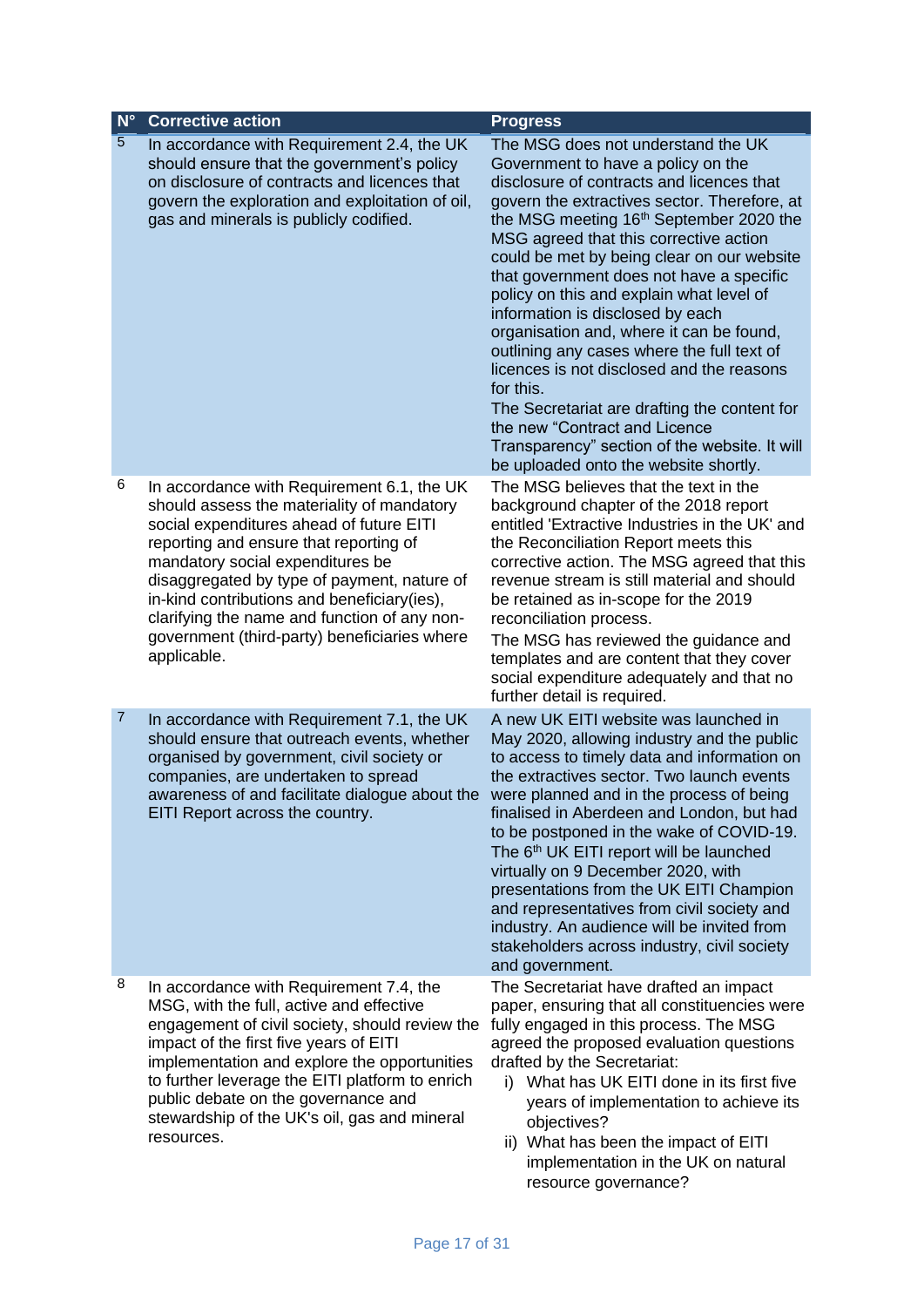**N° Corrective action Progress** 

iii) How could the UK further leverage the EITI platform to enrich public debate on the governance and stewardship of the UK's oil, gas and mineral resources?

The paper was tabled to the MSG approved and was uploaded onto the website on 1 December 2020, it can be found [here.](https://www.ukeiti.org/publication/what-has-been-impact-eiti-implementation-uk-2013-2020)

## **Progress against workplan, including impacts**

Every year the UK EITI MSG agrees a workplan setting out its priorities for the year and how they align against UK EITI's four overarching objectives. The following table provides an overview of the progress made by the MSG against each action on the workplan at the time of publication of the report. More detail can be found in our [2020 workplan](https://www.ukeiti.org/publication/uk-eiti-workplan-2020) on the UK EITI website.

| $N^{\circ}$  | <b>Objective</b>                                                                                                                                                                                      | <b>Progress</b>                                                                                                                                                                                                                                                                                                                                                                                                                                                                                                                                                                                                                                                                                                                                                                                 |
|--------------|-------------------------------------------------------------------------------------------------------------------------------------------------------------------------------------------------------|-------------------------------------------------------------------------------------------------------------------------------------------------------------------------------------------------------------------------------------------------------------------------------------------------------------------------------------------------------------------------------------------------------------------------------------------------------------------------------------------------------------------------------------------------------------------------------------------------------------------------------------------------------------------------------------------------------------------------------------------------------------------------------------------------|
| $\mathbf{1}$ | Uphold the principles set<br>out in the 2019 EITI<br>Standard and implement<br>them in a way suitable<br>for the UK context.                                                                          | The MSG established a Compliance Subgroup to take forward<br>the corrective actions from the validation and to address the new<br>requirements of the 2019 Standard. A paper assessing the<br>impact of the first five years of UK EITI has been approved by<br>the MSG and was published on the UK EITI website on 1<br>December 2020.                                                                                                                                                                                                                                                                                                                                                                                                                                                         |
|              |                                                                                                                                                                                                       | The <b>MSG Terms of Reference</b> have been reviewed and updated<br>to reflect new requirements of the 2019 Standard on gender and<br>diversity and to strengthen appointment and succession planning<br>processes.                                                                                                                                                                                                                                                                                                                                                                                                                                                                                                                                                                             |
|              |                                                                                                                                                                                                       | The Secretariat has worked closely with Civil Society Network to<br>ensure they are fully represented on the MSG, having relied on<br>interim members for a short time. The CSN have documented<br>their nominations process, which includes mechanisms to<br>ensure diverse representation, the Network is actively seeking<br>representatives from local communities.                                                                                                                                                                                                                                                                                                                                                                                                                         |
| 2            | Promote transparent and<br>accessible disclosure<br>systems and good<br>governance in the<br>extractives sector.<br>Enhance accountability<br>on revenues from the<br>UK's extractives<br>industries. | The new UK EITI website was launched in May 2020, providing<br>data and information on the extractives sector in a timely<br>manner. The data from the 6 <sup>th</sup> reconciliation process was<br>published on 25 November 2020, before this report was<br>published, and the website puts a new focus on systematic<br>disclosure of data: it signposts many new data sources that have<br>been identified by the Mainstreaming Subgroup.<br>The 6 <sup>th</sup> UK EITI Report will be launched at a virtual event on 9<br>December 2020 with a keynote speech by Lord Callanan, the UK<br>EITI Champion, and civil society and industry representatives.<br>New data on gender employment and environmental taxes was<br>identified and added to the website as required by the 2019 EITI |
|              |                                                                                                                                                                                                       | Standard. Work is ongoing on the new requirement to publish<br>contracts and licences entered into, signed or amended from 1<br>January 2021.                                                                                                                                                                                                                                                                                                                                                                                                                                                                                                                                                                                                                                                   |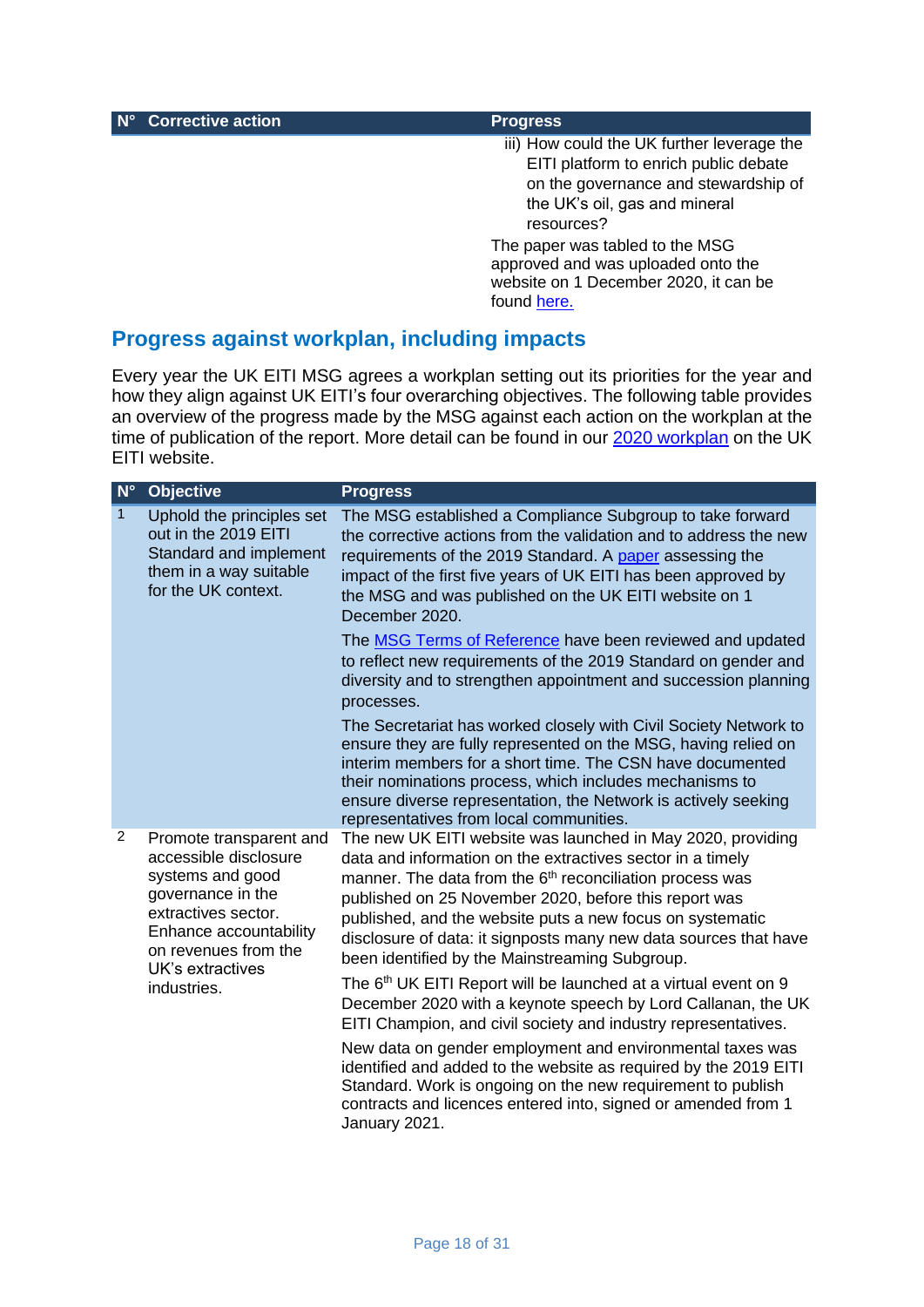| $N^{\circ}$ | <b>Objective</b>                                                                                                                                                                                                                     | <b>Progress</b>                                                                                                                                                                                                                                                                                                                                                                                                                                                                                                                                                                                                                                                                                                                                                                                                                                                               |
|-------------|--------------------------------------------------------------------------------------------------------------------------------------------------------------------------------------------------------------------------------------|-------------------------------------------------------------------------------------------------------------------------------------------------------------------------------------------------------------------------------------------------------------------------------------------------------------------------------------------------------------------------------------------------------------------------------------------------------------------------------------------------------------------------------------------------------------------------------------------------------------------------------------------------------------------------------------------------------------------------------------------------------------------------------------------------------------------------------------------------------------------------------|
| 3           | Increase public<br>understanding of the<br>social and economic<br>impacts of the UK's<br>extractive industries and<br>enrich public debate on<br>the governance and<br>stewardship of the UK's<br>oil, gas and mineral<br>resources. | The UK EITI website launched in May 2020 and provides a<br>single place for members of the public to find out about the<br>extractive industries.<br>Planned awareness launch events for the launch of the website<br>in Aberdeen and London had to be postponed due to the global<br>pandemic. A virtual launch of the 6 <sup>th</sup> UK EITI report is planned<br>for 9 December 2020. Members have ensured that information<br>on the planned awareness raising events and new website were<br>disseminated to their stakeholders and contacts. UK EITI has<br>also been promoted via industry and civil society events,<br>websites and social media platforms.<br>Lord Callanan, the Minister for Climate Change and Corporate<br>Responsibility at the Department for Business, Energy and<br>Industrial Strategy (BEIS) was appointed as the new UK EITI<br>Champion. |
| 4           | Contribute to<br>international efforts to<br>further transparent and<br>accessible disclosure<br>systems, common global<br>reporting standards and<br>good governance in the<br>extractives sector.                                  | UK EITI Secretariat have held regular meetings with colleagues<br>from the secretariats in Germany and the Netherlands. The<br>Secretariat have also had ad-hoc contact with other countries<br>such as Trinidad and Tobago, Mongolia and participated in a<br>workshop on mainstreaming organised by the Columbian EITI<br>Secretariat. The UK Secretariat is in regular contact with the<br>International Secretariat, particularly with regard to process<br>changes brought about by the global pandemic and its impact on<br>revalidation and reporting.                                                                                                                                                                                                                                                                                                                 |

#### **Efforts to strengthen the impact of EITI implementation on natural resource governance**

UK already benefits from a high level of extractives transparency and many of the disclosures required by EITI are already systematically disclosed. However, as outlined in our **Mainstreaming Feasibility Study**, this data is often spread across a range of sources so there is no one place for individuals to go to find out more about the UK extractive industries. UK EITI provides a key role in collating the data available into a more accessible format, and signposting additional data sources, so that the public have the tools available to hold the extractive sector to account.

Prior to the launch of the new UK EITI website [\(www.ukeiti.org\)](http://www.ukeiti.org/) on 25<sup>th</sup> May 2020, data had been published in annual reports on Gov.uk. However, the sectoral information collated by UK EITI is now an integral part of the new website and is updated on a regular basis as new data becomes available, rather than once annually, which represents a move towards increased systematic disclosure. Six months since the launch of the new website, the UK EITI website has received a total of 2,949 views, of which 921 (approximately 31%) were on our reporting or sectoral information pages, <sup>1</sup> which demonstrates significant interest in the data collated and published by UK EITI.

The MSG also carried out a range of outreach activities in 2019 and 2020: MSG members and the UK Secretariat have raised awareness of UK EITI by organising and participating in events, written communications and social media outreach. These have included:

• Speaking slot for the MSG Chair at the Mineral Products Association (MPA) annual conference (June 2019).

<sup>&</sup>lt;sup>1</sup> Data from Google Analytics, sourced 19<sup>th</sup> November 2020 and covering the period 29<sup>th</sup> May 2020-18<sup>th</sup> November 2020.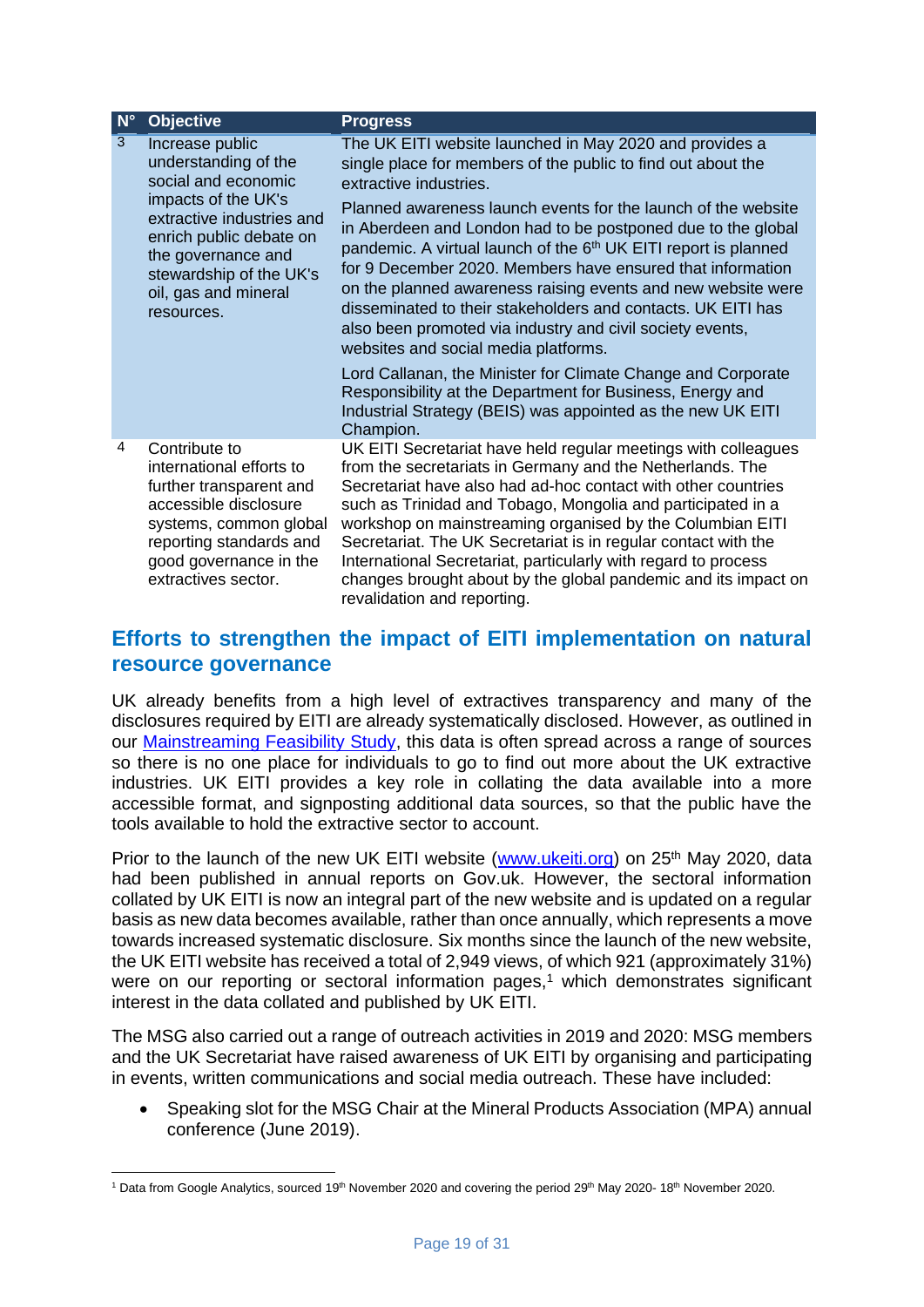- Participation by Chair and National Coordinator at the EITI Global conferences and Board meetings in Paris and Oslo (June 2019 and February 2020).
- Presentation on UK EITI by the Secretariat to Armenian Secretariat and members of their MSG (September 2019).
- Article on UK EITI in Autumn 2019 edition of OGUK magazine: [Wireline.](https://oilandgasuk.cld.bz/Wireline-Issue-46-Autumn-2019/32/)
- [PWYP UK blog](https://www.pwyp.org/pwyp-news/pwyp-uk-welcomes-uk-eiti-report-uk-fiscal-regime-too-generous/) welcoming the publication of the UK EITI report covering 2018 payments data (January 2020).
- [Statement](https://www.ukeiti.org/news-item/lord-callanan-appointed-new-uk-eiti-champion) in support of UK EITI and [Tweet](https://twitter.com/MartinCallanan/status/1287762701897302016) by new EITI Champion, Lord Callanan, Minister for Climate Change and Corporate Responsibility (July 2020).
- Presentation on UK experience of mainstreaming for webinar hosted by the Colombian EITI Secretariat (September 2020).
- Speaking slot at the ABC Minds Energy and Extractives Virtual Conference (September 2020).
- Virtual launch of the UK EITI Annual Review 2020, with a keynote speech from the EITI Champion and speakers from government, industry and civil society (December 2020).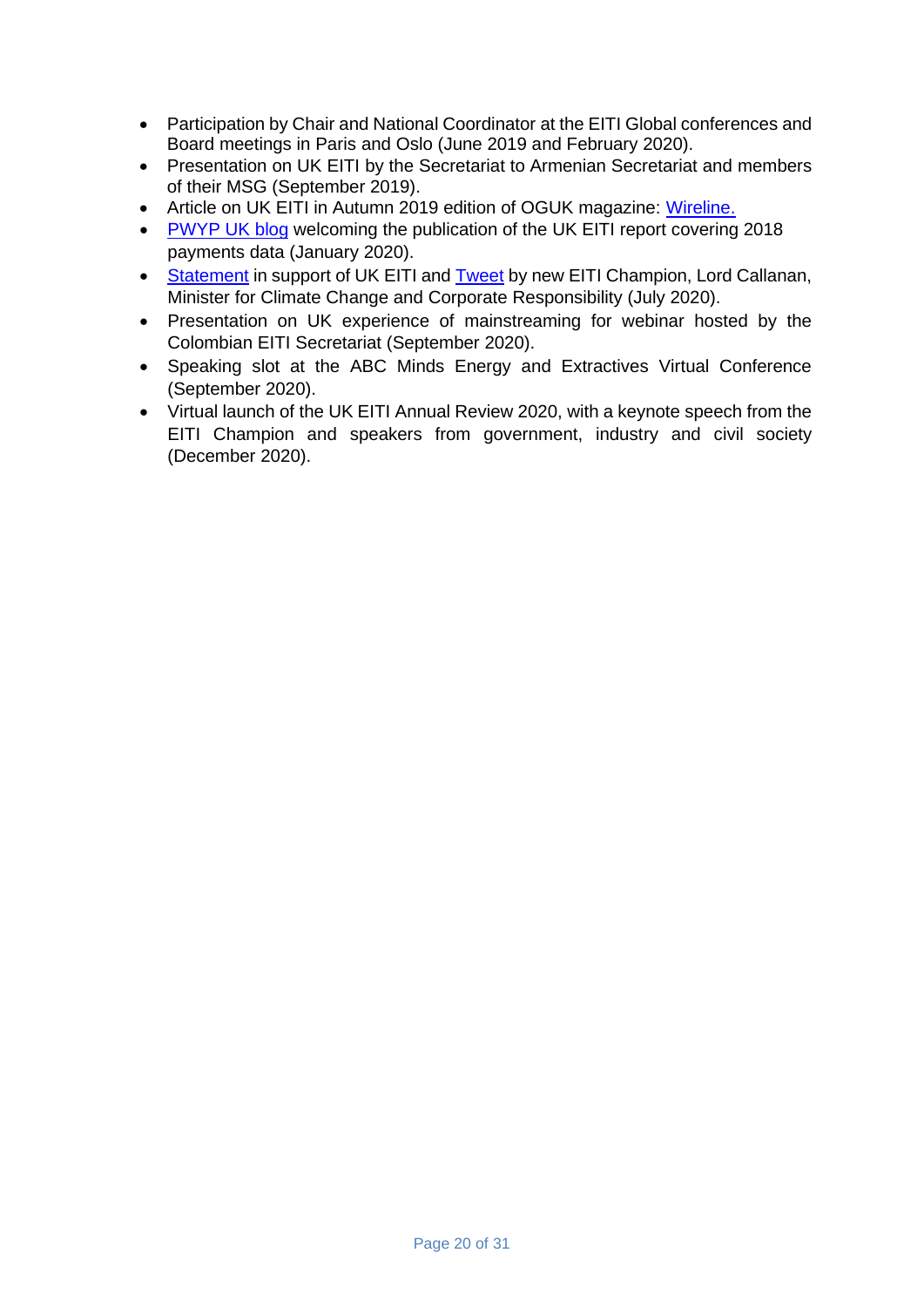# **Extractive payments reconciliation report**

## **Introduction**

The extractives sectors continue to make sizeable tax payments to the UK Government. However, principally in the context of oil and gas decommissioning activity, parts of the sector also received repayments from Government of tax paid previously where loss carry back for decommissioning costs reduced earlier years' taxable profits.

In order to improve public understanding of these payments, UK EITI analyses these payments against each relevant tax and licence. The data is based on a reconciliation exercise where we asked companies to disclose their payments/repayments to HM Revenue & Customs (HMRC), The Crown Estate (TCE) or Crown Estate Scotland (CES) at group level above a threshold level (£86,000). Additionally, the reconciliation included companies that paid more than £1 million to the Oil & Gas Authority (OGA), even if the company did not make any other payment/repayment above a threshold. Government agencies were also asked to disclose what they receive from oil, gas, mining and quarrying companies. These figures were then reconciled by an independent administrator. The UK EITI website contains information on the [oil and gas](https://www.ukeiti.org/oil-gas) and [mining and quarrying](https://www.ukeiti.org/mining-quarrying) tax regimes.

This, our sixth reconciliation report, provides detailed information on and a reconciliation of payment streams between companies operating in the UK extractive sector and the relevant government agencies in 2019. This data was published on the UK EITI website on 25 November 2020.

The reconciliation process consisted of the following steps:

- analysis of the reconciliation scope prepared by the Multi-Stakeholder Group (MSG);
- collection of payment data from government agencies and extractive companies which provide the basis for the reconciliation;
- comparison of amounts reported by government agencies and extractive companies to determine if there were discrepancies between the two sources of information; and
- contact with government agencies and extractive companies to resolve the discrepancies.

A total of 37 oil and gas companies and 17 mining and quarrying companies participated in compiling the report, with continuing high industry participation. This represents 99.30% of potential in-scope payments. We consider this to be a comprehensive picture as the vast majority of companies we approached provided their data. The MSG is grateful to all those companies that participated in the process this year. This report incorporates information collected up to 11 November 2020. Any information collected after this date has not been included in the report.

#### **Scope**

This year we have included the following payment streams:

• **Oil and gas sector:** combined total for Ring-Fence Corporation Tax (RFCT) and Supplementary Charge (SC); Petroleum Revenue Tax (PRT) and Advance Petroleum Revenue Tax; Petroleum Licence Fees; the OGA Levy; and payments to TCE and CES in respect of pipelines operated by companies that are engaged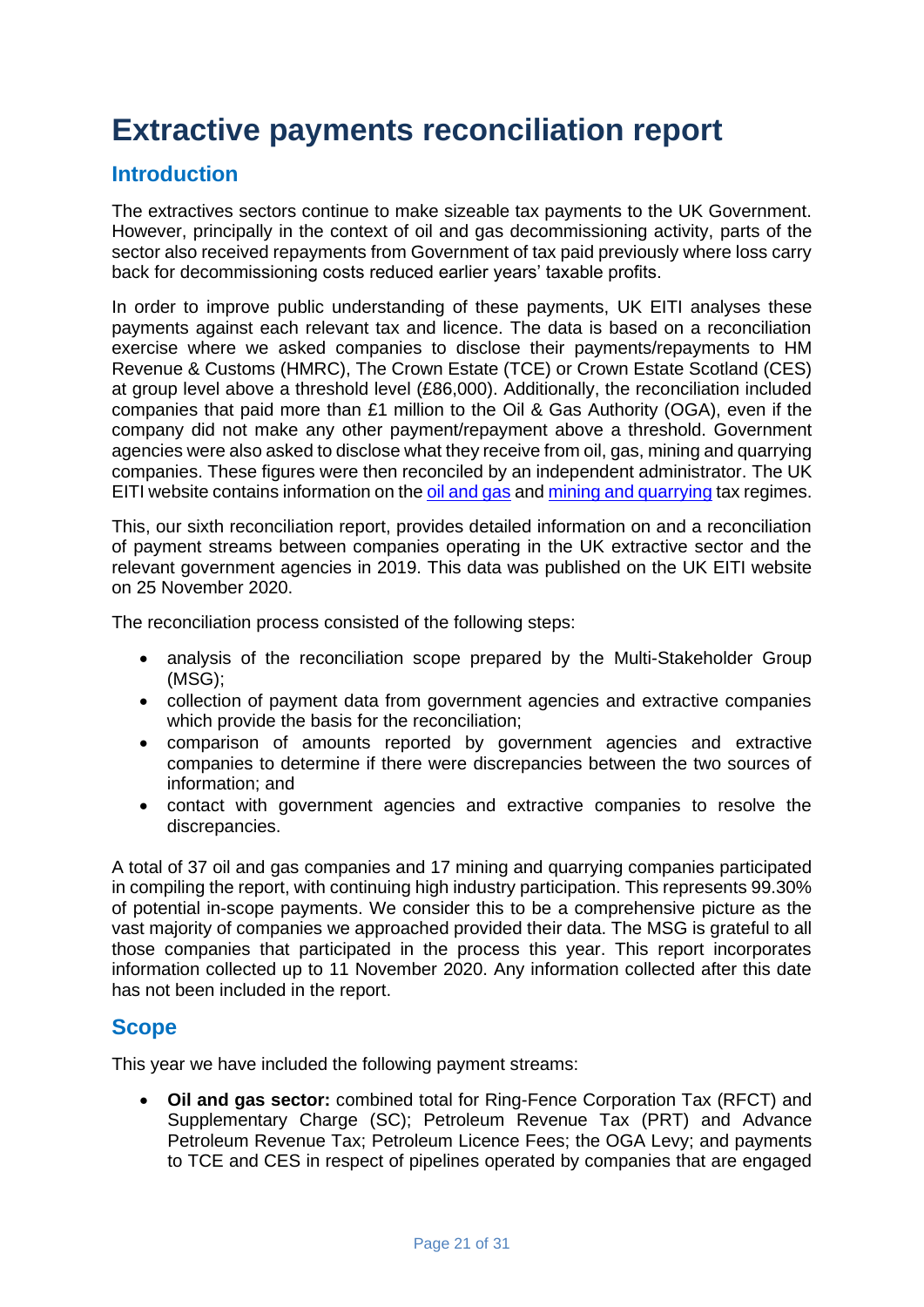in UK extractive activities. The MSG agreed that companies which paid more than £1 million to the OGA should also be included in the reconciliation.

• **Mining and Quarrying sector:** Corporation Tax; extractive-related payments to TCE and CES; and monetary payments to local planning authorities as part of planning obligations.

Continuing to shadow the Reports on Payments to Government Regulations 2014, the materiality threshold remained at £86,000, applied to each revenue stream at group level. The government agencies required to report for 2019 UK EITI were HMRC, the OGA, TCE and CES.

#### **Extractive Industries Payments to/refunds from UK Government**

The two tables below summarise the reconciled extractive industries payments to and repayments by UK government agencies in 2019. All material differences have been reconciled.

#### **Table 1: Detailed Extractive Industries Payments to/refunds from UK Government in 2019<sup>1</sup>**

This table provides an overview of the payments and refunds reported by extractive companies and government agencies in 2019, which provides a net total £1,513.69 million. Most of these transactions cover Ring-Fence Corporation Tax and Supplementary Charge payments to HMRC and licence fee payments to the OGA. A total of £10.55 million was reported by out-of-scope and non-participating companies and this is subtracted from the overall total, leaving a total of £1,503.14 million reported by government and a total of £1,503.13 million reported by UK in-scope companies. The final reconciliation shows an unreconciled difference of £0.01 million, which works out at 0.001% of the total, highlighting the transparency of the UK sector.

<sup>1</sup> Payments for petroleum licence fees, field-level petroleum revenue tax payments and payments to TCE and CES are included in the online disclosure of project level payments and repayments at [\(https://www.ukeiti.org/publications-reports\)](https://www.ukeiti.org/publications-reports)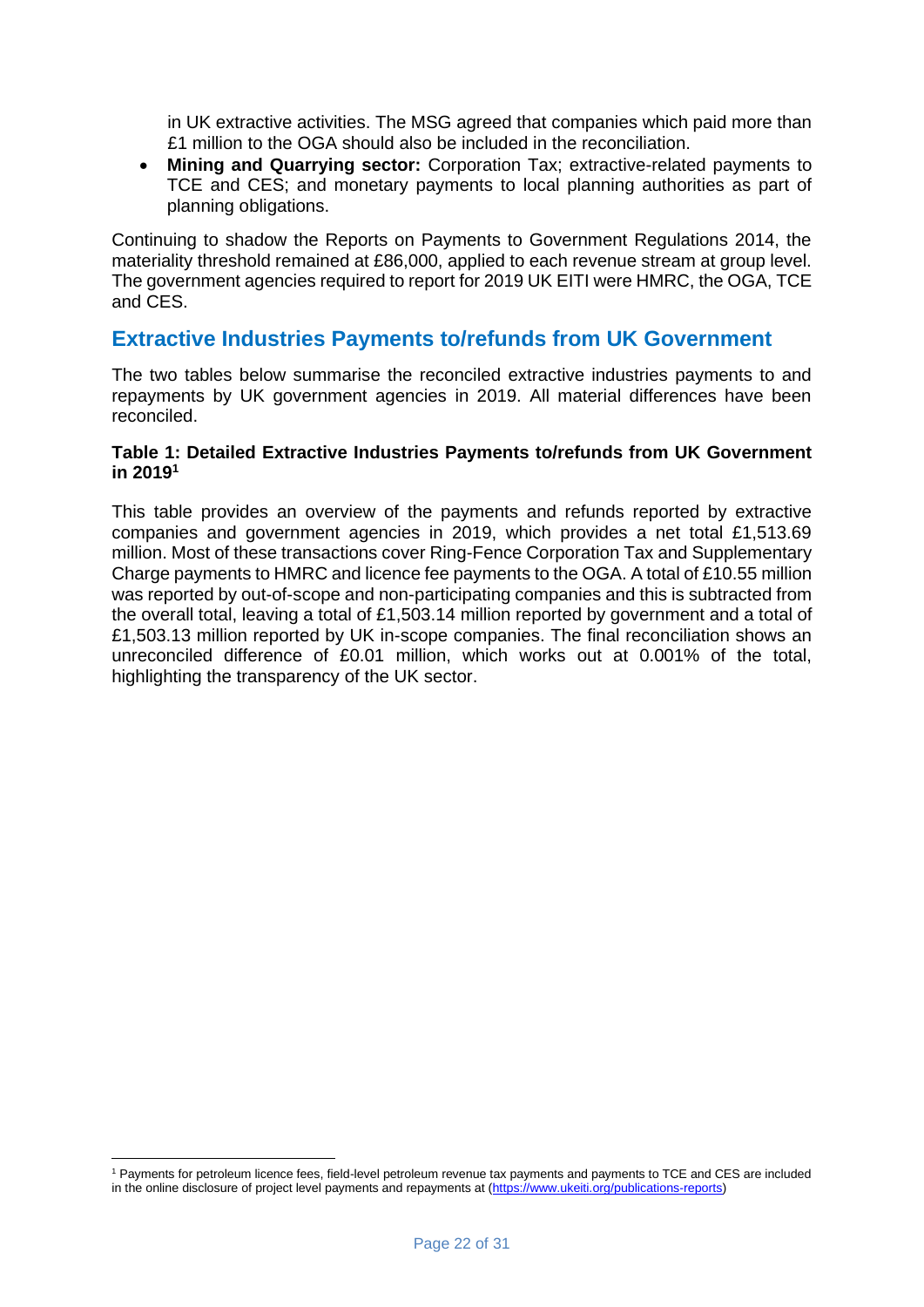|                                                                                                                               |                                                 |                    |              |                               |                                            |                         |                                                   |                         |                                            | (in $E$ million)              |
|-------------------------------------------------------------------------------------------------------------------------------|-------------------------------------------------|--------------------|--------------|-------------------------------|--------------------------------------------|-------------------------|---------------------------------------------------|-------------------------|--------------------------------------------|-------------------------------|
| Payment stream:                                                                                                               | Petro-<br>leum<br><b>Licence</b><br><b>Fees</b> | <b>OGA</b><br>Levy | <b>PRT</b>   | <b>RFCT&amp;</b><br><b>SC</b> | <b>Mains-</b><br>tream<br>C <sub>T</sub>   | Pay-<br>ments<br>to TCE | Pay-<br>ments<br>to TCE                           | Pay-<br>ments<br>to CES | Pay-<br>ments to<br><b>CES</b>             | <b>Total</b><br>pay-<br>ments |
| Type of payee:                                                                                                                | Oil &<br>Gas                                    | Oil &<br>Gas       | Oil &<br>Gas | Oil &<br>Gas                  | Other<br><b>Mining</b><br>& Qua-<br>rrying | Oil &<br>Gas            | <b>Other</b><br><b>Minina</b><br>& Qua-<br>rrying | Oil &<br>Gas            | <b>Other</b><br>Minina &<br>Qua-<br>rrying | All                           |
| <b>Recipient:</b>                                                                                                             | <b>OGA</b>                                      | <b>OGA</b>         | <b>HMRC</b>  | <b>HMRC</b>                   | <b>HMRC</b>                                | <b>TCE</b>              | <b>TCE</b>                                        | <b>CES</b>              | <b>CES</b>                                 | All                           |
| Total reported by<br>government agencies                                                                                      | 65.72                                           | 25.28              | $-310.10$    | 1,658.37                      | 48.02                                      | 2.53                    | 22.04                                             | 1.64                    | 0.19                                       | 1,513.69                      |
| Total reported by<br>government agencies for<br>out-of-scope and non-<br>participating extractive<br>companies <sup>(a)</sup> | 7.60                                            | 2.05               | 0.07         | $-2.03$                       | 2.63                                       | 0.00                    | 0.00                                              | 0.04                    | 0.19                                       | 10.55                         |
| Total reported by<br>government agencies for<br>in-scope extractive<br>companies                                              | 58.12                                           | 23.23              | $-310.17$    | 1,660.40                      | 45.39                                      | 2.53                    | 22.04                                             | 1.60                    | 0.00                                       | 1,503.14                      |
| Total reported by in-<br>scope extractive<br>companies                                                                        | 58.12                                           | 23.23              | $-310.17$    | 1,660.39                      | 45.39                                      | 2.53                    | 22.04                                             | 1.60                    | 0.00                                       | 1,503.13                      |
| Net unreconciled<br>difference <sup>(b)</sup>                                                                                 | 0.00                                            | 0.00               | 0.00         | 0.01                          | 0.00                                       | 0.00                    | 0.00                                              | 0.00                    | 0.00                                       | 0.01                          |

(a) Includes extractive companies out of scope of the reconciliation because their payments were below the agreed materiality thresholds and those with material payments that declined to participate in the reconciliation process.

(b) All net unreconciled differences are below the materiality deviation agreed by the MSG.

#### **Table 2: Extractive Industries Payments to/refunds from UK Government in 2019**

This table shows a breakdown of payments and refunds of the data in Table 1 (above) by sector (oil and gas and mining and quarrying) and government agency (OGA, HMRC, TCE and CES) for all the companies that participated in UK EITI for 2019.

|                                                                                                                         |              |                                    |            |                |                   |         | $(in \pounds million)$ |
|-------------------------------------------------------------------------------------------------------------------------|--------------|------------------------------------|------------|----------------|-------------------|---------|------------------------|
| Type of payee:                                                                                                          | Oil &<br>Gas | <b>Other Mining</b><br>& Quarrying | <b>All</b> | All            | All               | All     | All                    |
| <b>Recipient:</b>                                                                                                       | All          | <b>All</b>                         | <b>OGA</b> | <b>HMRC</b>    |                   | TCE CES | All                    |
| Total reported by government agencies                                                                                   | 1,443.44     | 70.25                              | 90.99      | 1,396.30       | 24.57             | 1.83    | 1,513.69               |
| Total reported by government agencies for out-of-<br>scope and non-participating extractive<br>companies <sup>(a)</sup> | 7.73         | 2.82                               | 9.65       | 0.67           | 0.00              | 0.23    | 10.55                  |
| Total reported by government agencies for in-<br>scope extractive companies                                             | 1,435.71     | 67.43                              | 81.34      | 1,395.63 24.57 |                   | 1.60    | 1.503.14               |
| Total reported by in-scope extractive companies                                                                         | 1,435.70     | 67.43                              | 81.34      | 1,395.62 24.57 |                   | 1.60    | 1,503.13               |
| Net unreconciled difference**                                                                                           | 0.01         | 0.00                               | 0.00       | 0.01           | 0.00 <sub>1</sub> | 0.00    | 0.01                   |

(a) Includes extractive companies out of scope of the reconciliation because their payments were below the agreed materiality thresholds and those with material payments that declined to participate in the reconciliation process.

(b) All net unreconciled differences are below the materiality deviation agreed by the MSG.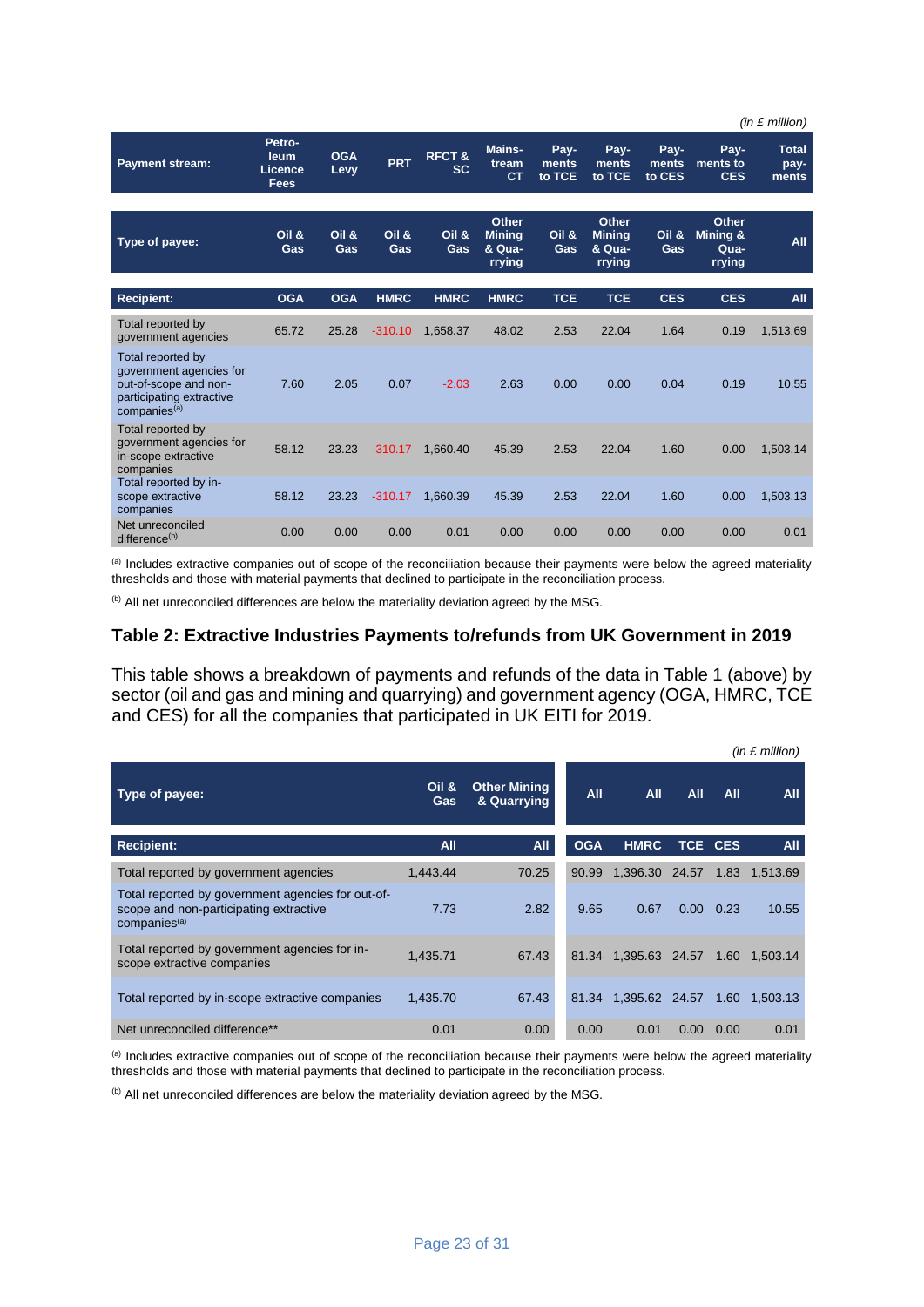## **Adjustments to the EITI reconciliation scope**

Each year the number of companies assessed as in-scope changes as new companies slip above or below the threshold of £86,000 or companies' merge. In 2019 the reconciliation was adjusted slightly during the reconciliation exercise as more information on the extractive nature and materiality of payments emerged and we believe that we have captured all material financial flows. The changes are detailed as follows:

| <b>Sector</b>      | 2018<br><b>Scope</b> |   |       | 2019<br><b>Scope</b> |
|--------------------|----------------------|---|-------|----------------------|
| Oil & Gas          | 39                   |   | $-10$ | 37                   |
| Mining & Quarrying | 16                   | 3 | -2    | 17                   |
| <b>Total</b>       | 55                   |   | $-12$ | 54                   |

#### **Table 3: Adjustments to the EITI reconciliation scope**

#### **Oil & Gas sector**

Six companies were added to the reconciliation scope when it was realised that their payments/repayments made to HMRC exceeded £86,000 for the calendar year 2019.

One company was added to the reconciliation scope when it was realised that its payments/repayments made to CES exceeded £86,000 for the calendar year 2019.

One company decided to participate voluntarily in the EITI reporting process.

Seven companies that were initially sent reporting templates were subsequently excluded from the reconciliation process because as part of the reconciliation exercise it emerged that they made/received no material payments/repayments during the calendar year 2019.

Two companies were acquired by other in-scope companies that submitted a combined reporting template. Accordingly, this reduced the number of in-scope companies by two.

One company declined to participate in the reconciliation process.

#### **Mining & Quarrying sector**

Three companies were added to the reconciliation scope when it was realised that their payments/repayments made to HMRC exceeding £86,000 for the calendar year 2019.

Two companies declined to participate in the reconciliation process.

The final number of companies (both oil and gas and mining and quarrying) included in the EITI reconciliation scope was therefore 54.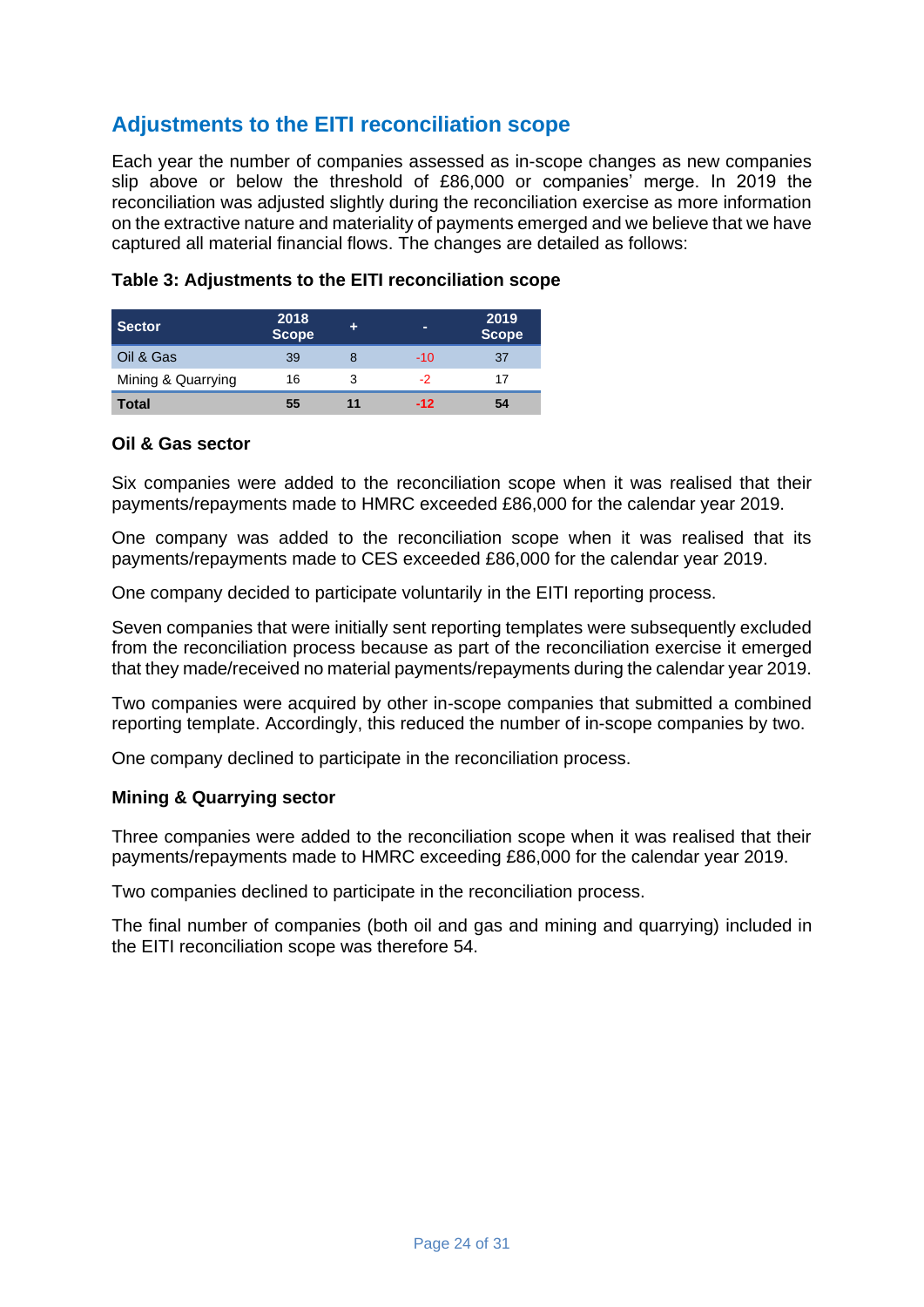#### **Data collection**

Three potentially in-scope companies chose not to submit returns, one oil & gas company and two mining companies. As the total amount reported by government and extractive companies subject to the reconciliation constitutes more than 99% of the total reported by government agencies, the overall reconciliation outcome is substantial and satisfactory.

## **Breakdown of Reconciled Data by Company and Sector**

The two tables below set out the detailed results of the reconciliation exercise with postreconciliation differences noted between amounts reported as paid by in-scope extractive companies and amounts reported as received by government agencies.

#### **Table 4: Oil & gas companies**

This table lists, in alphabetical order, the oil and gas companies that participated in the 2019 reconciliation process and provides a breakdown of their total payments and receipts against each individual tax and licence regime.

|                                                                                         | As reported by Government Agencies |                      |                                                   |                    |                           |                           |              |                           |  |  |
|-----------------------------------------------------------------------------------------|------------------------------------|----------------------|---------------------------------------------------|--------------------|---------------------------|---------------------------|--------------|---------------------------|--|--|
| £000                                                                                    | <b>RFCT &amp; SC</b>               | <b>PRT</b>           | <b>Petroleum</b><br><b>Licence</b><br><b>Fees</b> | <b>OGA</b><br>Levy | <b>Payments</b><br>to TCE | <b>Payments</b><br>to CES | <b>Total</b> | reported<br>by<br>company |  |  |
| Alpha Petroleum                                                                         |                                    |                      | 1,151.54                                          | 282.42             |                           |                           | 1,433.95     | 1,433.95                  |  |  |
| <b>ANASURIA</b><br><b>HIBISCUS UK Ltd</b>                                               | 8,063.66                           |                      |                                                   |                    |                           |                           | 8,063.66     | 8,063.66                  |  |  |
| Apache<br>Corporation                                                                   | 171,203.43                         |                      | 1,243.11                                          | 638.91             |                           |                           | 173,085.45   | 173,085.45                |  |  |
| <b>BHP Billiton</b><br>Petroleum Great<br><b>Britain Ltd</b>                            | 17,071.02                          |                      |                                                   |                    |                           |                           | 17,071.02    | 17,070.02                 |  |  |
| <b>BP UK Group</b>                                                                      |                                    | $-20,735.70$         | 4,350.41                                          | 1.414.93           |                           | 210.64                    | $-14,759.72$ | $-14,758.72$              |  |  |
| CalEnergy Gas Ltd                                                                       | $-348.96$                          |                      |                                                   |                    |                           |                           | $-348.96$    | $-348.96$                 |  |  |
| Centrica                                                                                | 40,543.68                          | $-70,077.77$         | 4,774.87                                          | 1,846.69           | 395.45                    |                           | $-22,517.09$ | $-22,517.31$              |  |  |
| <b>CHRYSAOR</b>                                                                         | 198,515.62                         | 1,762.57             | 3,476.26                                          | 2,431.28           | 397.90                    | 176.33                    | 206,759.95   | 206,759.95                |  |  |
| <b>CNOOC Petroleum</b><br><b>Europe Limited</b><br>(formerly Nexen<br>Petroleum UK Ltd) | 274,584.52                         |                      | 4,652.88                                          | 673.61             |                           |                           | 279,911.01   | 279,911.03                |  |  |
| <b>CNR</b> International<br><b>UK Investments</b><br>Ltd                                | 16,474.91                          |                      | 304.49                                            | 724.48             |                           |                           | 17,503.88    | 17,503.88                 |  |  |
| Dana Petroleum<br>Ltd                                                                   | $-941.49$                          | $-6,089.16$          | 620.30                                            | 563.75             |                           |                           | $-5,846.60$  | $-5,852.61$               |  |  |
| <b>ENI UK Ltd</b>                                                                       | 129,031.45                         | $-3,744.71$          | 2,407.57                                          | 355.74             | 910.48                    |                           | 128,960.52   | 128,960.52                |  |  |
| <b>EnQuest PLC</b>                                                                      | 8,508.55                           |                      | 1,036.57                                          | 1,005.27           |                           | 86.38                     | 10,636.78    | 10,637.78                 |  |  |
| Equinor UK Ltd                                                                          |                                    |                      | 2,335.26                                          | 447.26             |                           |                           | 2,782.52     | 2,782.52                  |  |  |
| ExxonMobil<br><b>International Ltd</b>                                                  |                                    | 97,695.27 -78,693.40 |                                                   |                    |                           |                           | 19,001.87    | 19,001.87                 |  |  |
| Hurricane Energy<br>Plc                                                                 |                                    |                      | 2,214.78                                          | 112.04             |                           |                           | 2,326.81     | 2,326.81                  |  |  |
| <b>IGas Energy PLC</b>                                                                  |                                    |                      | 1,073.98                                          | 94.06              |                           |                           | 1,168.03     | 1,168.03                  |  |  |
| <b>INEOS Industries</b>                                                                 | $-1,296.83$                        | $-705.35$            | 3,545.65                                          | 288.03             | 129.00                    | 215.31                    | 2,175.81     | 2,175.43                  |  |  |
| <b>Iranian Oil</b><br>Company (U.K.)<br>Ltd                                             | 15,568.27                          |                      |                                                   |                    |                           |                           | 15,568.27    | 15,568.27                 |  |  |
| Ithaca Energy UK                                                                        | 168,586.46                         | $-2,591.99$          | 1,072.34                                          | 560.72             |                           | 111.16                    | 167,738.70   | 167,739.17                |  |  |
| JX Nippon<br><b>Exploration and</b><br><b>Production UK Ltd</b>                         | $-7,294.36$                        | $-2,066.02$          | 86.97                                             |                    |                           |                           | $-9,273.41$  | $-9,273.41$               |  |  |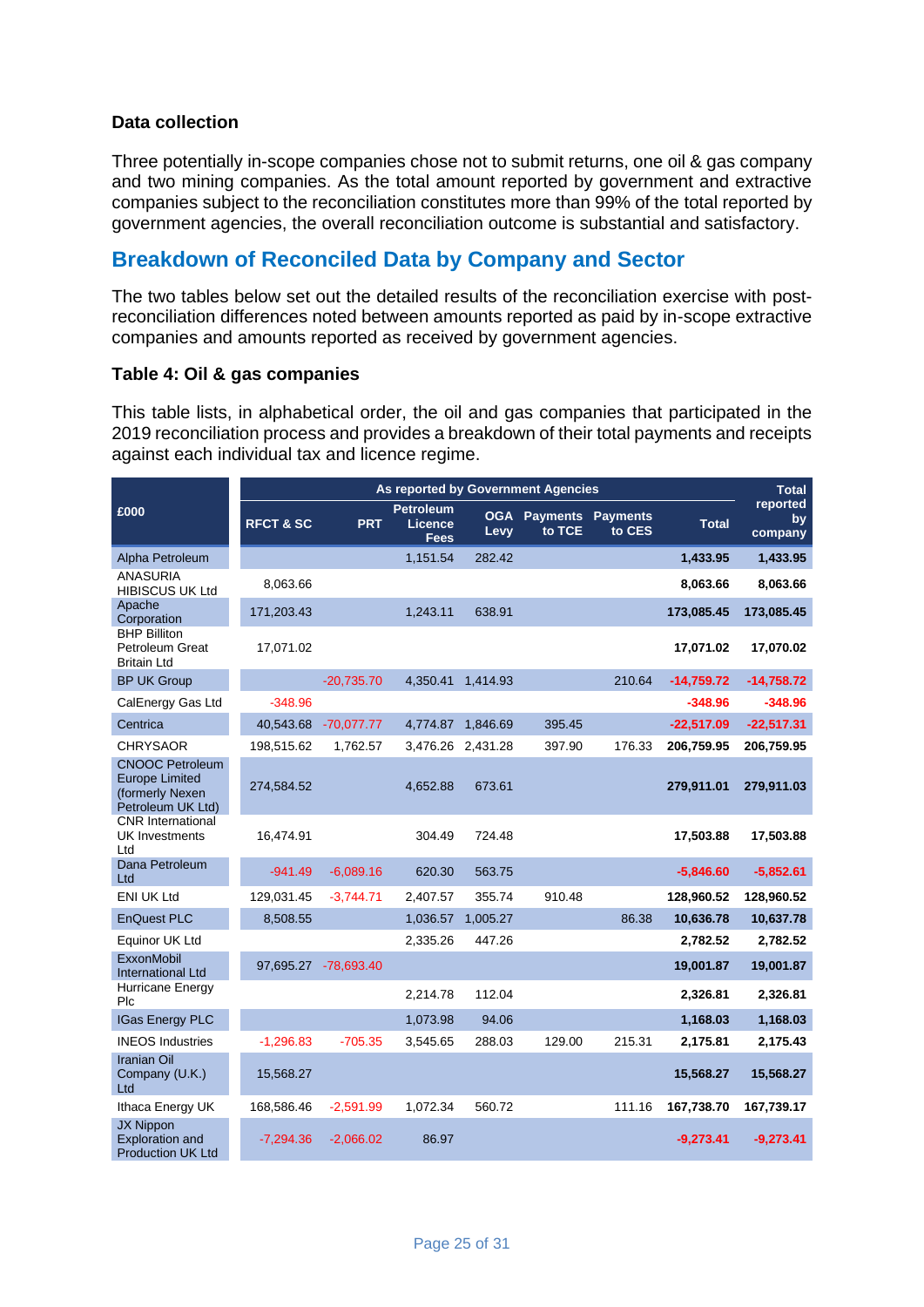|                                                                                 | As reported by Government Agencies |                      |                                                   |                    |                           |                           |               |                           |  |
|---------------------------------------------------------------------------------|------------------------------------|----------------------|---------------------------------------------------|--------------------|---------------------------|---------------------------|---------------|---------------------------|--|
| £000                                                                            | <b>RFCT &amp; SC</b>               | <b>PRT</b>           | <b>Petroleum</b><br><b>Licence</b><br><b>Fees</b> | <b>OGA</b><br>Levy | <b>Payments</b><br>to TCE | <b>Payments</b><br>to CES | <b>Total</b>  | reported<br>by<br>company |  |
| Neptune Energy<br>(including Engie<br>E&P UK Ltd)                               |                                    |                      | 2,427.12                                          | 495.21             |                           |                           | 2,922.33      | 2,922.33                  |  |
| <b>NOBLE ENERGY</b><br><b>GROUP</b>                                             | $-707.06$                          |                      |                                                   |                    |                           |                           | $-707.06$     | $-706.64$                 |  |
| <b>NSMP Operations</b><br>Ltd<br><b>ONE-Dyas UK Ltd</b>                         |                                    |                      |                                                   |                    |                           | 193.42                    | 193.42        | 193.42                    |  |
| (Formerly Oranje-<br>Nassau Energie<br>Resources Ltd)                           | 25,070.10                          |                      | 1,006.77                                          |                    |                           |                           | 26,076.87     | 26,076.87                 |  |
| Perenco UK Ltd                                                                  | 86,387.17                          |                      |                                                   | 3,369.33 2,100.87  | 700.66                    |                           | 92,558.02     | 92,557.98                 |  |
| <b>Premier Oil PLC</b>                                                          | $-349.52$                          |                      | 2,404.90                                          | 676.04             |                           |                           | 2,731.41      | 2,731.41                  |  |
| <b>Repsol Sinopec</b><br><b>Resources UK Ltd</b>                                | $-52,442.92$                       | $-9,977.28$          |                                                   | 2,198.85 2,196.27  |                           |                           | $-58,025.07$  | $-58,025.07$              |  |
| <b>RockRose UKCS8</b><br><b>LLC</b> (formerly<br><b>Marathon Oil UK</b><br>LLC) |                                    | 28,802.47 -12,426.83 | 547.38                                            | 470.17             |                           |                           | 17,393.19     | 17,390.92                 |  |
| Royal Dutch Shell<br>PLC                                                        | -25,421.06 -87,905.71              |                      |                                                   | 2,124.23 2,749.06  |                           | 220.91                    | $-108,232.58$ | $-108,230.95$             |  |
| <b>SAGE North Sea</b><br>Ltd                                                    |                                    |                      |                                                   |                    |                           | 190.61                    | 190.61        | 190.61                    |  |
| <b>SICCAR POINT</b><br><b>ENERGY</b>                                            |                                    |                      | 2,886.16                                          | 97.42              |                           |                           | 2,983.58      | 2,983.58                  |  |
| <b>SUMMIT</b><br><b>Exploration and</b><br>Production                           | 7,435.00                           |                      |                                                   |                    |                           |                           | 7,435.00      | 7,435.00                  |  |
| Suncor Energy UK<br>Ltd                                                         | 206,500.00                         |                      |                                                   |                    |                           |                           | 206,500.00    | 206,500.00                |  |
| <b>TAQA Bratani Ltd</b>                                                         | 33,428.56                          | $-16,915.31$         | 807.72                                            | 723.40             |                           |                           | 18,044.36     | 18,044.36                 |  |
| TOTAL Group /<br><b>Total Holdings UK</b><br>Limited                            | 234,741.49                         |                      |                                                   | 5,999.87 2,282.22  |                           | 189.66                    | 243,213.24    | 243,210.54                |  |
| <b>TULLOW OIL PLC</b>                                                           | $-19,008.52$                       |                      |                                                   |                    |                           |                           | $-19,008.52$  | $-19,008.52$              |  |
| <b>Total</b>                                                                    | 1,660,401                          | $-310,167$           | 58,119                                            | 23,230             | 2,533                     | 1,594                     | 1,435,711     | 1,435,703                 |  |

#### **Table 5: Other mining & quarrying companies**

This table reports, in alphabetical order, the mining and quarrying companies that participated in the 2019 process and provides a breakdown of their total corporation tax payments and receipts and their total payments made to TCE: there were no payments by these companies to CES.

|                                            | As reported by Government Agencies          |                           |              |                                     |  |  |
|--------------------------------------------|---------------------------------------------|---------------------------|--------------|-------------------------------------|--|--|
| £000                                       | <b>Mainstream</b><br><b>Corporation Tax</b> | <b>Payments</b><br>to TCE | <b>Total</b> | <b>Total reported</b><br>by company |  |  |
| Aggregate Industries UK Ltd <sup>(a)</sup> | 12,260.78                                   | 680.18                    | 12,940.96    | 12,940.96                           |  |  |
| <b>Albion Stone</b>                        | 183.06                                      | 90.63                     | 273.70       | 273.70                              |  |  |
| <b>Breedon Group PLC</b>                   | 15,094.55                                   | 248.23                    | 15,342.78    | 15,342.98                           |  |  |
| <b>Brett Group</b>                         | $-279.26$                                   |                           | $-279.26$    | $-279.26$                           |  |  |
| Britannia Aggregates Ltd                   |                                             | 518.79                    | 518.79       | 518.79                              |  |  |
| Cemex UK Materials Ltd                     | 281.61                                      | 5,637.02                  | 5,918.63     | 5,918.63                            |  |  |
| <b>Cleveland Potash Ltd</b>                |                                             | 830.27                    | 830.27       | 830.27                              |  |  |
| <b>DEME Building Materials Ltd</b>         | 94.09                                       | 1,888.41                  | 1,982.50     | 1,982.50                            |  |  |
| Hanson UK Group                            |                                             | 3.285.85                  | 3,285.85     | 3,279.42                            |  |  |
| Irish Salt Mining & Exploration Co. Ltd    | 1,927.76                                    |                           | 1,927.76     | 1,927.76                            |  |  |
| Llanelli Sand Dredging Ltd                 |                                             | 346.85                    | 346.85       | 346.85                              |  |  |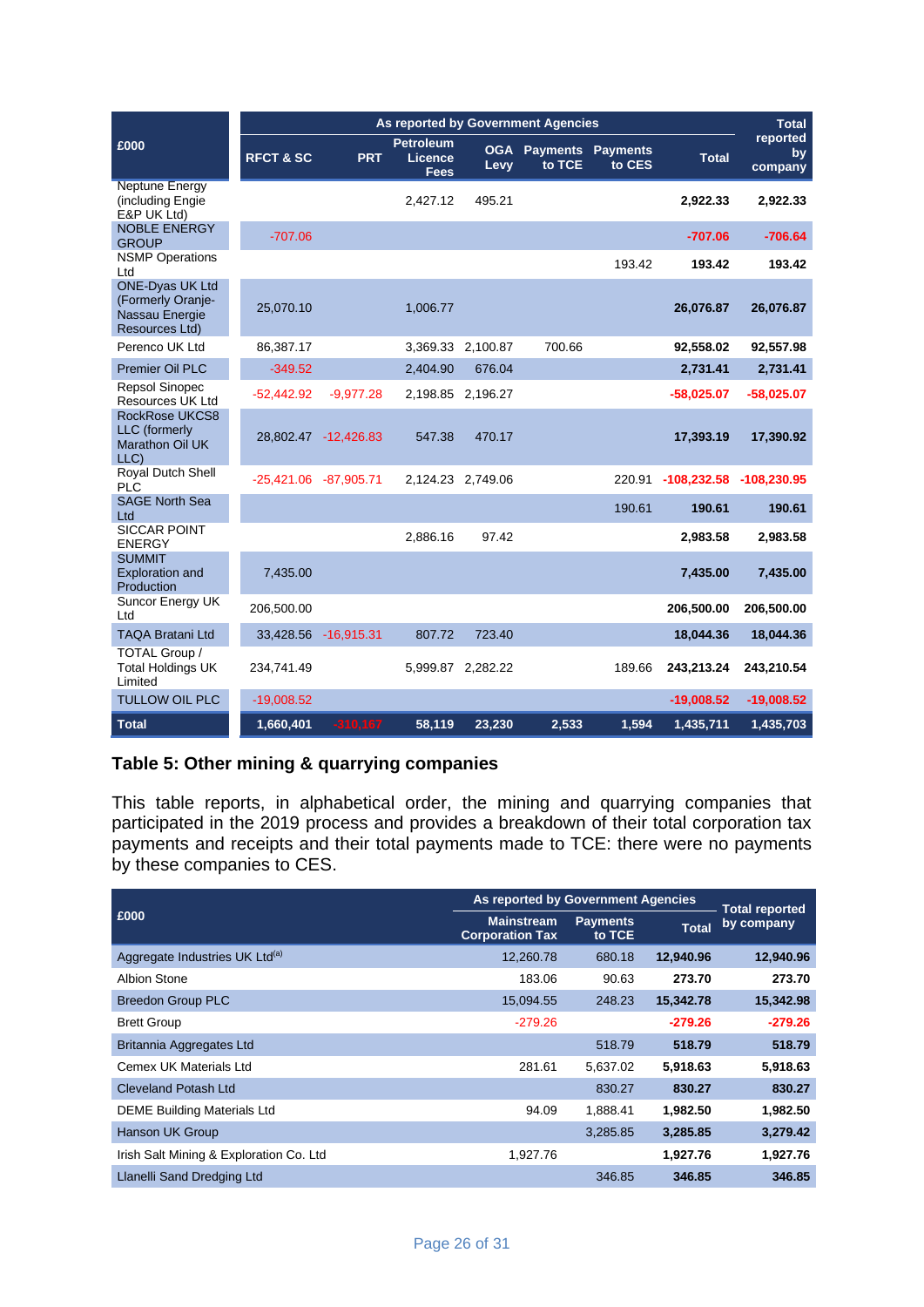|                                 | As reported by Government Agencies          |                     |              |                                     |  |  |
|---------------------------------|---------------------------------------------|---------------------|--------------|-------------------------------------|--|--|
| £000                            | <b>Mainstream</b><br><b>Corporation Tax</b> | Payments,<br>to TCE | <b>Total</b> | <b>Total reported</b><br>by company |  |  |
| Saint-Gobain Ltd <sup>(b)</sup> | 16,500.00                                   |                     | 16,500.00    | 16,500.00                           |  |  |
| <b>Tarmac Holdings Limited</b>  | $-4.299.39$                                 | 5,065.50            | 766.12       | 766.12                              |  |  |
| The Banks Group                 | 2,620.66                                    |                     | 2.620.66     | 2,620.00                            |  |  |
| Van Oord UK Ltd                 | 668.74                                      | 460.74              | 1,129.48     | 1,129.48                            |  |  |
| Volker Dredging Ltd             |                                             | 2,031.37            | 2.031.37     | 2,031.37                            |  |  |
| Westminster Gravels Ltd         | 339.00                                      | 959.05              | 1,298.05     | 1,298.55                            |  |  |
| <b>Total</b>                    | 45.392                                      | 22.043              | 67.435       | 67,428                              |  |  |

(a) Including the payments made by Kendall Bros (Portsmouth) Ltd

(b) Including the payments made by Saint-Gobain Construction Products UK Limited

There were additional, relatively minor, payments reported by the relevant government agencies for companies that were in scope but whose payments were below the agreed materiality thresholds and for in-scope companies that did not participate in the reconciliation process. The totals of such payments are reported in the summary tables above and, for petroleum licence fees and the OGA Levy, are included in the online disclosure of project level payments and repayments at [https://www.ukeiti.org/publication/uk-eiti-payments-report-2019,](https://www.ukeiti.org/publication/uk-eiti-annual-review-2020-including-payments-data-2019) which also includes reconciled field level data on Petroleum Revenue Tax and project-level payments to TCE and CES.

Separate to the UK EITI payment reconciliation exercise and complementing the information in this report, a number of companies have reported their 2019 payments to governments around the world, including to UK government entities, under the EU Accounting and Transparency Directives. There can be differences in the amounts reported under UK EITI and under the EU Accounting and Transparency Directives. These differences can relate to interpretation of the scope of payment categories, reporting currency and timing. The Natural Resource Governance Institute maintains a database of Payments to Governments reports submitted by companies under EU/EEA and equivalent Canadian legislation.<sup>1</sup>

#### **Section 106 (Town and Country Planning Act 1990) Payments**

Payments to local planning authorities in England and Wales are required under section 106 of the Town and Country Planning Act 1990 and equivalent legislation in [Scotland](https://www.legislation.gov.uk/ukpga/1997/8/section/75) and [Northern Ireland.](https://www.legislation.gov.uk/nisi/1991/1220/contents) These are used to mitigate the impact of extractive activities on the local community and benefit local communities. These payments can provide external benefits, including the improvement of local road networks or community facilities.

Only one company reported material payments under section 106 or equivalent legislation. It was Aggregate Industries UK Ltd, who reported total payments for £113,326.

<sup>1</sup> [www.resourceprojects.org.](http://www.resourceprojects.org/)

UK-incorporated companies, where a parent company is not reporting in a non-UK jurisdiction, file payments reports online with the Companies House Extractives Service: [https://extractives.companieshouse.gov.uk](https://extractives.companieshouse.gov.uk/)

London Stock Exchange Main Market-listed companies (including those that are both UK and non-UK incorporated) announce or file payments reports online with Morningstar, the UK National Storage Mechanism:<http://www.morningstar.co.uk/uk/NSM>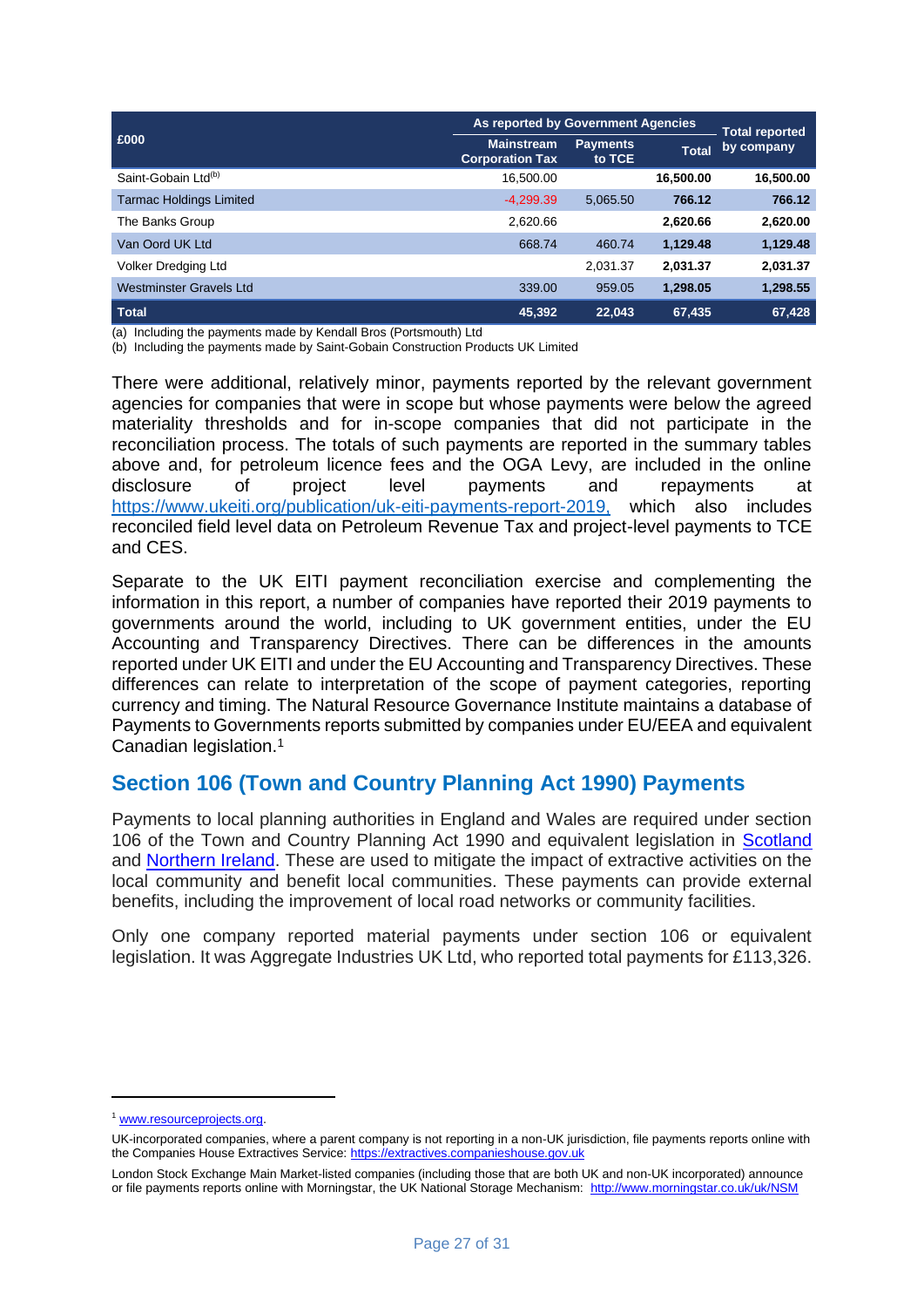## **Beneficial Ownership**

As part of EITI reporting, companies are asked to disclose their beneficial owners; that is, information on the people who ultimately own and control each company.

Most UK-registered companies are required to submit information on people with significant control (PSC) t[o Companies House.](http://download.companieshouse.gov.uk/en_pscdata.html) Publicly listed companies are exempt from PSC requirements because they already provide beneficial ownership information under stock exchange requirements. Therefore, in order to disclose their beneficial ownership information for EITI reporting, UK-registered companies need only confirm their filing and provide the link to the relevant page at Companies House in their EITI beneficial ownership declaration form. Private companies who have not filed information at Companies House on PSCs should disclose their beneficial ownership information in the EITI beneficial ownership declaration form.

All 54 companies who submitted EITI reporting templates also submitted a beneficial ownership declaration form. 36 of the reporting templates received were from companies that are either publicly listed or wholly owned subsidiaries of a publicly listed company, meaning that they provide beneficial ownership information under stock exchange requirements. The remaining 18 companies were privately held.

| $N^{\circ}$    | <b>Sector</b>  | Company                                                 |
|----------------|----------------|---------------------------------------------------------|
| 1              | M&Q            | <b>Albion Stone</b>                                     |
| 2              | M&Q            | <b>Brett Group</b>                                      |
| 3              | M&Q            | Britannia Aggregates Ltd                                |
| 4              | M&Q            | Irish Salt Mining & Exploration Co. Ltd                 |
| 5              | M&Q            | The Banks Group                                         |
| 6              | M&O            | Van Oord UK Ltd                                         |
| $\overline{7}$ | <b>M&amp;Q</b> | <b>Volker Dredging Ltd</b>                              |
| 8              | O&G            | Alpha Petroleum                                         |
| 9              | <b>O&amp;G</b> | <b>CHRYSAOR</b>                                         |
| 10             | O&G            | Dana Petroleum Ltd                                      |
| 11             | <b>O&amp;G</b> | <b>INEOS</b> Industries                                 |
| 12             | O&G            | Iranian Oil Company (U.K.) Ltd                          |
| 13             | O&G            | Neptune Energy (Engie E&P UK Ltd)                       |
| 14             | O&G            | <b>NSMP Operations Ltd</b>                              |
| 15             | <b>O&amp;G</b> | ONE-Dyas UK Ltd (Formerly Oranje-Nassau Energie UK Ltd) |
| 16             | O&G            | Perenco UK I td                                         |
| 17             | O&G            | <b>SAGE North Sea Ltd</b>                               |
| 18             | O&G            | SICCAR POINT ENERGY                                     |

Information on the beneficial owners of these 18 privately held companies can be found on the [Companies House website](https://www.gov.uk/government/organisations/companies-house)<sup>1</sup>: simply search for the company you are interested in and use the 'people' tab to access information about PSCs.

Private companies are also asked to disclose information on any owners who are identified as "politically exposed", i.e. have political influence, or who, as family members or close associates, have links to senior political figures or government officials in the UK or

<sup>1</sup> <https://beta.companieshouse.gov.uk/>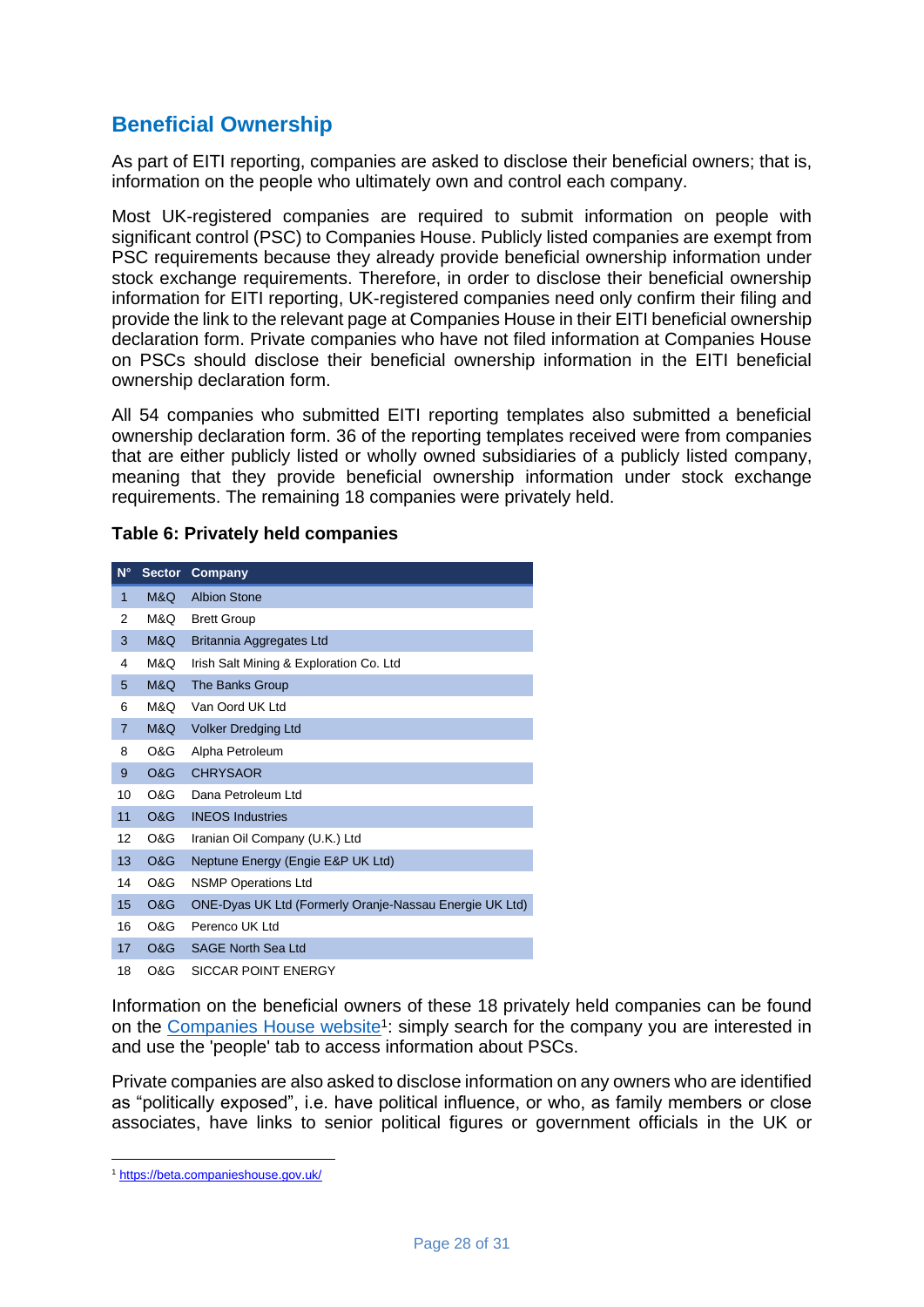abroad, and who have a share of 5% or more in the company. In 2019, no privately owned companies making material payments under the EITI Standard disclosed politically exposed people. We cannot comment on whether companies who did not participate in this year's reporting process have any politically exposed people.

A number of extractive companies making material payments to the UK government are ultimately controlled by foreign government entities, which is a matter of public interest. It is important that the UK's beneficial ownership system is able to accurately capture details of foreign government ownership of companies operating in the UK's extractive sector.

More information on the UK's beneficial ownership regime can be found on the [beneficial](https://www.ukeiti.org/beneficial-ownership)  [ownership page](https://www.ukeiti.org/beneficial-ownership) of the UK EITI website.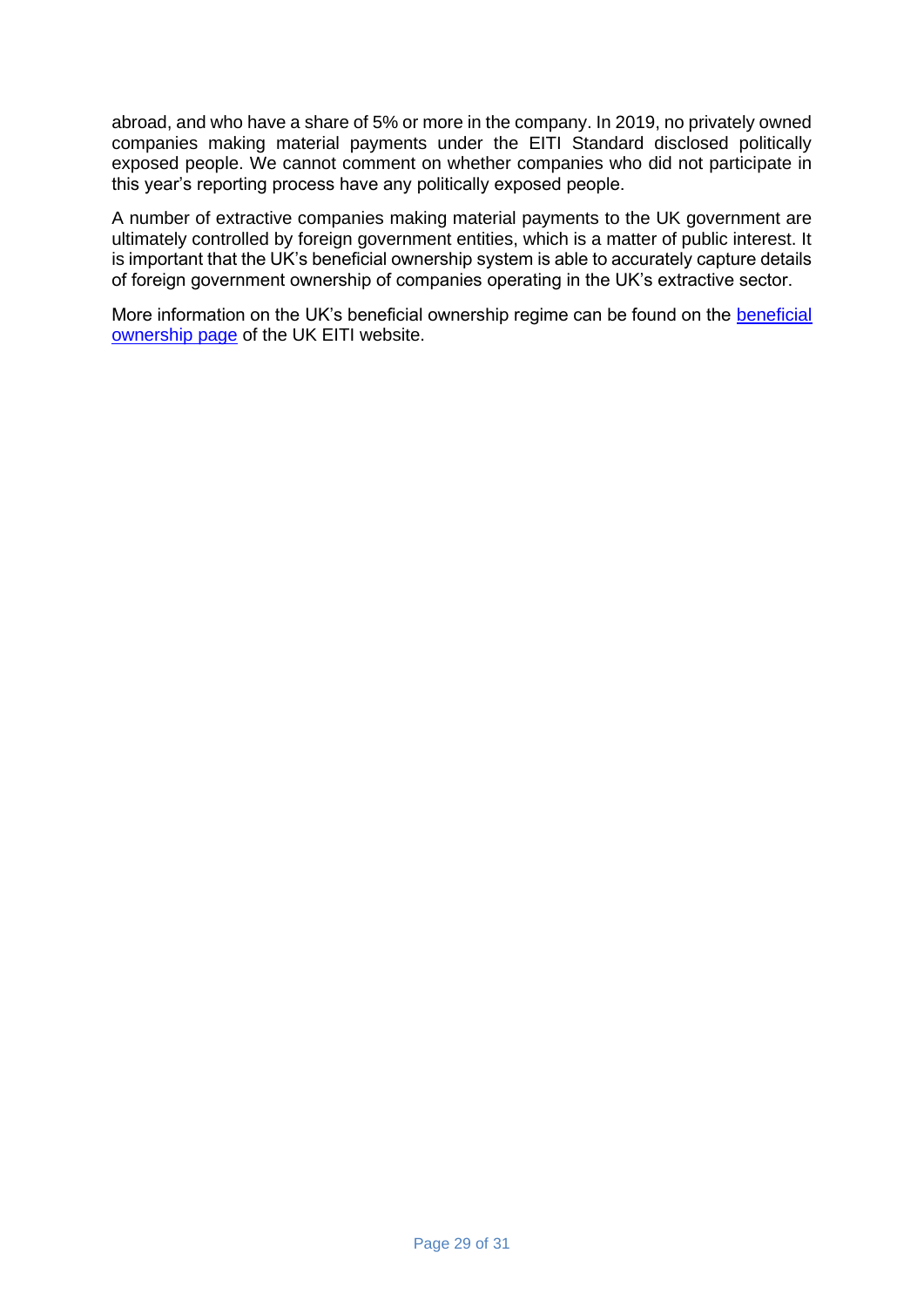# **Annex A: Background information on the Extractive Industries Transparency Initiative and UK implementation**

The Extractive Industries Transparency Initiative (EITI) is a global standard to promote open and accountable management of natural resources. It seeks to strengthen government and company systems, inform public debate and enhance trust. To that effect it requires oil, gas and mining companies to disclose their payments to government agencies and for the reconciliation of these payments with government receipts from these companies. In each implementing country, it is supported by a coalition of government, industry and civil society organisations working together.

The EITI was first announced at the World Summit on Sustainable Development in Johannesburg in 2002 (the Earth Summit 2002) and was officially launched in London in 2003. EITI is currently being implemented in 55 countries around the world.

The EITI Standard sets out the requirements which countries need to meet in order to be recognised, first as EITI Candidates and subsequently as an EITI Compliant country. The Standard is overseen by the EITI International Secretariat, which comprises members from governments, extractive companies and civil society organisations. As a stakeholderled initiative, EITI is overseen in each implementing country by a Multi-Stakeholder Group (MSG) comprising representatives from industry, civil society and government.

Further background on UK EITI and the work of the UK EITI Multi-Stakeholder Group (MSG) is available on the UK EITI website [\(www.ukeiti.org\)](http://www.ukeiti.org/).

| <b>Date</b>      | Event                                                                                                                               |
|------------------|-------------------------------------------------------------------------------------------------------------------------------------|
| 22 May 2013      | The UK Prime Minister announced commitment to EITI.                                                                                 |
| 9 July 2013      | A Multi-Stakeholder Group (MSG) was formed to oversee EITI implementation in the UK.                                                |
| 9 October 2013   | The MSG held its first meeting.                                                                                                     |
| 5 August 2014    | The UK submitted its application to become an 'EITI Candidate' country to the EITI Board.                                           |
| 15 October 2014  | The UK became an EITI candidate country.                                                                                            |
| 15 April 2016    | 1 <sup>st</sup> UK EITI Report published. (Period covered: calendar year 2014 / Sectors covered: Oil, Gas, Mining<br>and Quarrying) |
| 31 March 2017    | 2 <sup>nd</sup> UK EITI Report published. (Period covered: calendar year 2015 / Sectors covered: Oil, Gas, Mining<br>and Quarrying) |
| 30 April 2018    | 3 <sup>rd</sup> UK EITI Report published. (Period covered: calendar year 2016 / Sectors covered: Oil, Gas, Mining<br>and Quarrying) |
| 1 July 2018      | UK Validation against the 2016 EITI Standard commenced.                                                                             |
| 25 February 2019 | 4th UK EITI Report published. (Period covered: calendar year 2017 / Sectors covered: Oil, Gas, Mining<br>and Quarrying)             |
| 2 May 2019       | UK draft Validation report published.                                                                                               |
| 14 November 2019 | Validation announcement that UK had made "meaningful progress" in implementing the 2016 EITI<br>Standard.                           |
| 20 December 2019 | 5 <sup>th</sup> UK EITI Report published. (Period covered: calendar year 2018 / Sectors covered: Oil, Gas, Mining<br>and Quarrying) |
| 29 May 2020      | Launch of UK EITI website.                                                                                                          |
| 9 December 2020  | 6 <sup>th</sup> UK EITI Report published. (Period covered: calendar year 2019 / Sectors covered: Oil, Gas, Mining<br>and Quarrying) |

## **EITI in the UK – Timeline**